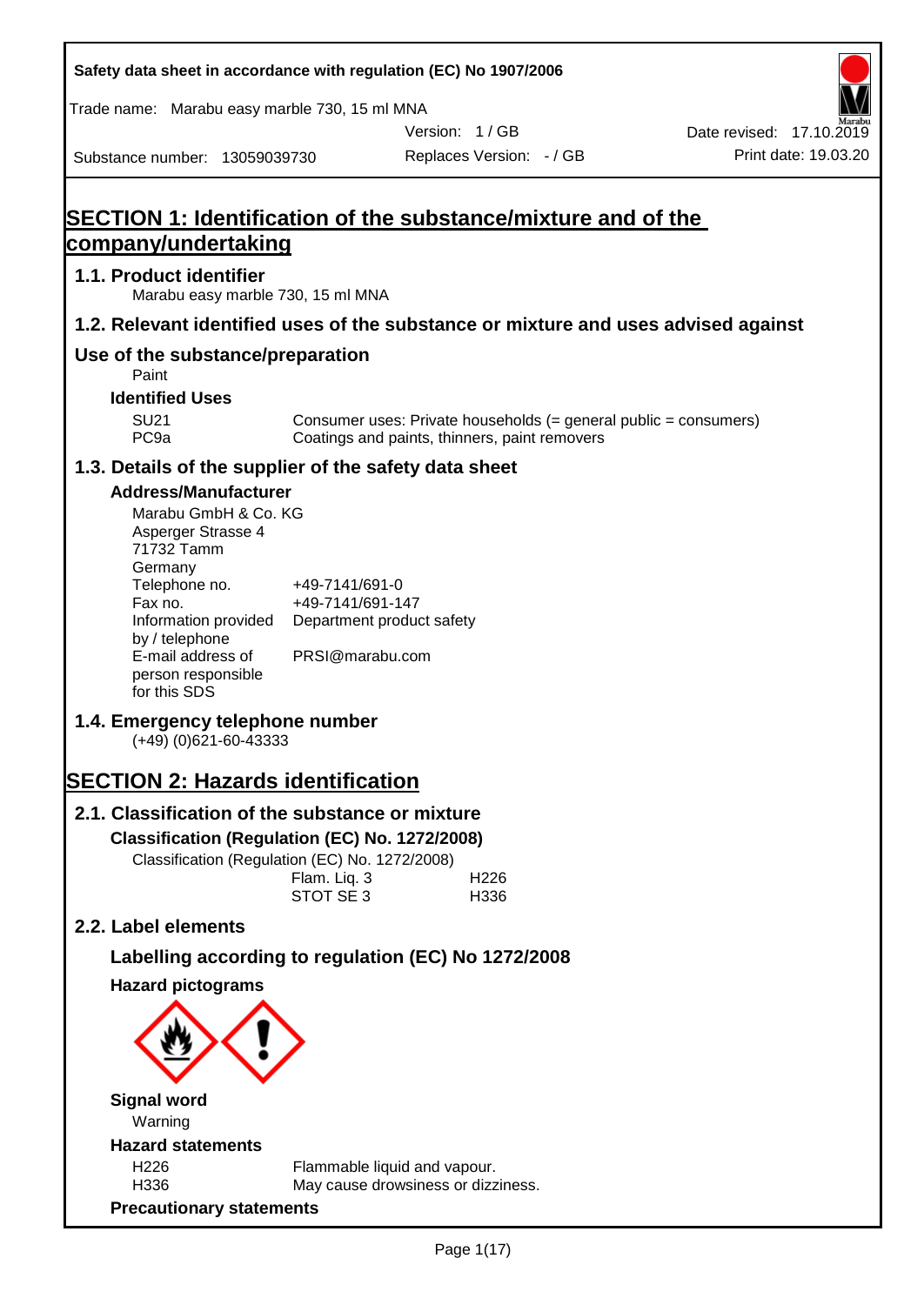| Safety data sheet in accordance with regulation (EC) No 1907/2006               |                                                       |               |                          |                          |      |                                                                           |
|---------------------------------------------------------------------------------|-------------------------------------------------------|---------------|--------------------------|--------------------------|------|---------------------------------------------------------------------------|
| Trade name: Marabu easy marble 730, 15 ml MNA                                   |                                                       |               |                          |                          |      |                                                                           |
|                                                                                 |                                                       | Version: 1/GB |                          |                          |      | Date revised: 17.10.2019                                                  |
| Substance number: 13059039730                                                   |                                                       |               |                          | Replaces Version: - / GB |      | Print date: 19.03.20                                                      |
| P <sub>101</sub>                                                                |                                                       |               |                          |                          |      | If medical advice is needed, have product container or label at hand.     |
| P <sub>102</sub>                                                                | Keep out of reach of children.                        |               |                          |                          |      |                                                                           |
| P210                                                                            | sources. No smoking.                                  |               |                          |                          |      | Keep away from heat, hot surfaces, sparks, open flames and other ignition |
| P271                                                                            | Use only outdoors or in a well-ventilated area.       |               |                          |                          |      |                                                                           |
| P405                                                                            | Store locked up.                                      |               |                          |                          |      |                                                                           |
| P501.9                                                                          | Dispose of contents / container as problematic waste. |               |                          |                          |      |                                                                           |
| Hazardous component(s) to be indicated on label (Regulation (EC) No. 1272/2008) |                                                       |               |                          |                          |      |                                                                           |
| contains                                                                        | 2-Methoxy-1-methylethyl acetate; 1-Methoxy-2-propanol |               |                          |                          |      | Hydrocarbons, C9-C11, n-alkanes, isoalkanes, cyclics, < 2% aromatics;     |
| 2.3. Other hazards                                                              |                                                       |               |                          |                          |      |                                                                           |
| No special hazards have to be mentioned.                                        |                                                       |               |                          |                          |      |                                                                           |
| <b>SECTION 3: Composition/information on ingredients</b>                        |                                                       |               |                          |                          |      |                                                                           |
| 3.2. Mixtures                                                                   |                                                       |               |                          |                          |      |                                                                           |
| <b>Chemical characterization</b>                                                |                                                       |               |                          |                          |      |                                                                           |
| Paint based on alkyd resins and on solvents                                     |                                                       |               |                          |                          |      |                                                                           |
| <b>Hazardous ingredients</b>                                                    |                                                       |               |                          |                          |      |                                                                           |
| 1-Methoxy-2-propanol                                                            |                                                       |               |                          |                          |      |                                                                           |
| CAS No.                                                                         | 107-98-2                                              |               |                          |                          |      |                                                                           |
| EINECS no.                                                                      | 203-539-1                                             |               |                          |                          |      |                                                                           |
| Registration no.<br>Concentration                                               | 01-2119457435-35<br>$>=$                              | 25            | $\lt$                    | 50                       | $\%$ |                                                                           |
|                                                                                 |                                                       |               |                          |                          |      |                                                                           |
| Classification (Regulation (EC) No. 1272/2008)                                  |                                                       |               |                          |                          |      |                                                                           |
|                                                                                 | STOT SE 3                                             |               | H336                     |                          |      |                                                                           |
|                                                                                 | Flam. Liq. 3                                          |               | H <sub>226</sub>         |                          |      |                                                                           |
| 2-Methoxy-1-methylethyl acetate                                                 |                                                       |               |                          |                          |      |                                                                           |
| CAS No.                                                                         | 108-65-6                                              |               |                          |                          |      |                                                                           |
| EINECS no.                                                                      | 203-603-9                                             |               |                          |                          |      |                                                                           |
| Registration no.                                                                | 01-2119475791-29                                      |               |                          |                          |      |                                                                           |
| Concentration                                                                   | $>=$                                                  | 10            | $\prec$                  | 20                       | %    |                                                                           |
| Classification (Regulation (EC) No. 1272/2008)                                  |                                                       |               |                          |                          |      |                                                                           |
|                                                                                 | Flam. Liq. 3                                          |               | H <sub>226</sub>         |                          |      |                                                                           |
|                                                                                 | STOT SE 3                                             |               | H336                     |                          |      |                                                                           |
| Hydrocarbons, C9-C11, n-alkanes, isoalkanes, cyclics, < 2% aromatics            |                                                       |               |                          |                          |      |                                                                           |
| CAS No.                                                                         | 64742-48-9                                            |               |                          |                          |      |                                                                           |
| EINECS no.                                                                      | 265-150-3                                             |               |                          |                          |      |                                                                           |
| Registration no.<br>Concentration                                               | 01-2119463258-33 (LIST NUMBER 919-857-5)<br>$>=$      | 10            | $\prec$                  | 20                       | %    |                                                                           |
|                                                                                 |                                                       |               |                          |                          |      |                                                                           |
| Classification (Regulation (EC) No. 1272/2008)                                  |                                                       |               |                          |                          |      |                                                                           |
|                                                                                 | Asp. Tox. 1                                           |               | H304                     |                          |      |                                                                           |
|                                                                                 | Flam. Liq. 3<br>STOT SE 3                             |               | H <sub>226</sub><br>H336 |                          |      |                                                                           |
|                                                                                 |                                                       |               | <b>EUH066</b>            |                          |      |                                                                           |
|                                                                                 |                                                       |               |                          |                          |      |                                                                           |
| 2-Butoxyethyl acetate                                                           |                                                       |               |                          |                          |      |                                                                           |
| CAS No.                                                                         | 112-07-2                                              |               |                          |                          |      |                                                                           |
| EINECS no.                                                                      | 203-933-3                                             |               |                          |                          |      |                                                                           |

Г

 $\overline{\mathbf{1}}$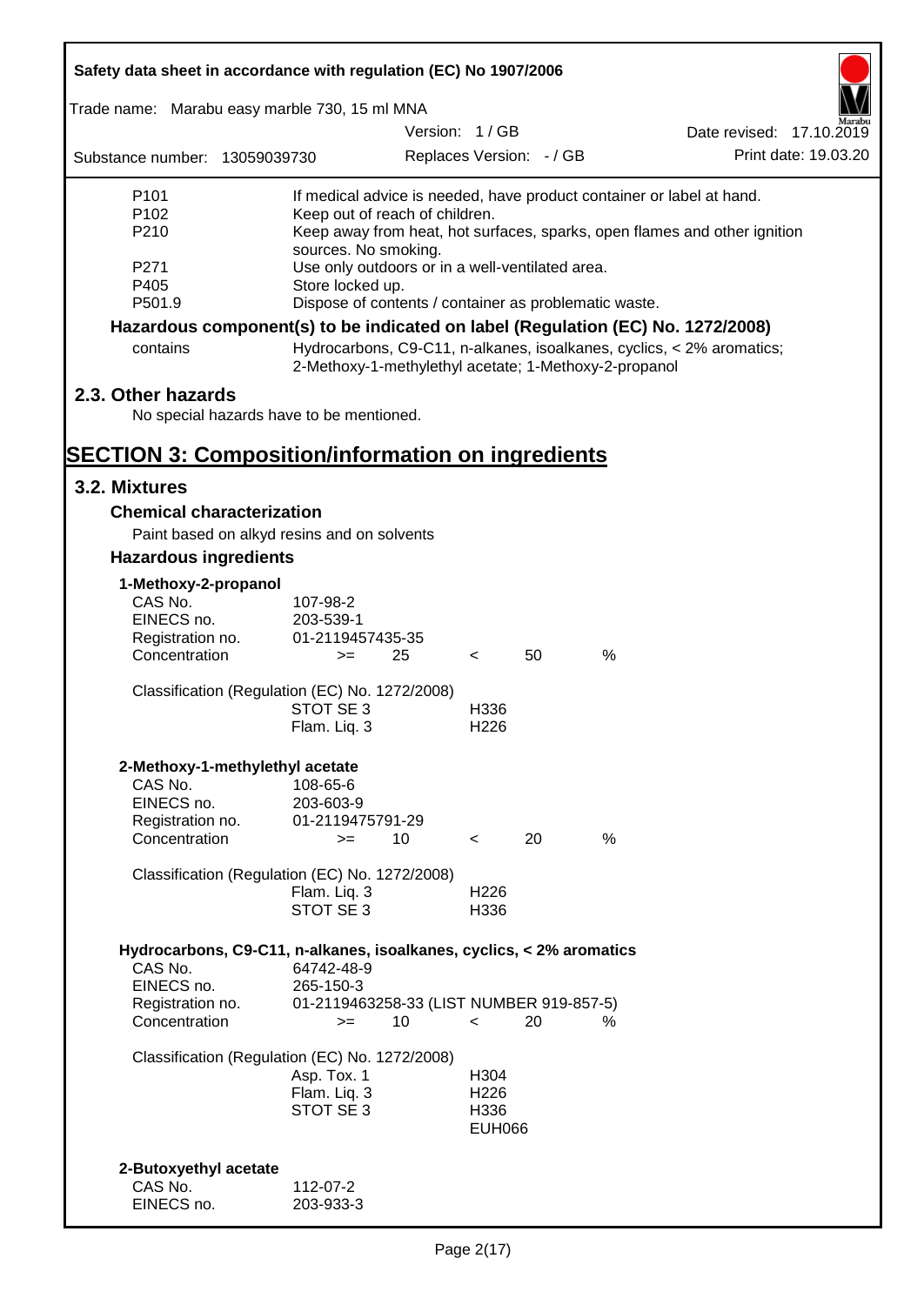# **Safety data sheet in accordance with regulation (EC) No 1907/2006** Substance number: 13059039730 Version: 1 / GB Replaces Version:  $-$  / GB Print date: 19.03.20 Date revised: 17.10.2019 Trade name: Marabu easy marble 730, 15 ml MNA Registration no. 01-2119475112-47  $\text{Concentration}$   $\geq$  1 < 10 % Classification (Regulation (EC) No. 1272/2008) Acute Tox. 4 H332 Acute Tox. 4 H312 Acute Tox. 4 H302 **2-Methoxypropanol** CAS No. 1589-47-5 EINECS no. 216-455-5  $\text{Concentration}$   $\rightarrow$  0.1 < 0.3 % Classification (Regulation (EC) No. 1272/2008) Skin Irrit. 2 H315 STOT SE 3 H335 Repr. 1B H360D Flam. Liq. 3 H226 Eye Dam. 1 H318

# **SECTION 4: First aid measures**

## **4.1. Description of first aid measures**

#### **General information**

In all cases of doubt, or when symptoms persist, seek medical attention. Never give anything by mouth to an unconscious person. If unconscious place in recovery position and seek medical advice.

#### **After inhalation**

Remove to fresh air, keep patient warm and at rest. If breathing is irregular or stopped, administer artificial respiration.

#### **After skin contact**

Remove contaminated clothing. Wash skin thoroughly with soap and water or use recognised skin cleanser. Do NOT use solvents or thinners.

#### **After eye contact**

Remove contact lenses, irrigate copiously with clean, fresh water, holding the eyelids apart for at least 10 minutes and seek immediate medical advice.

#### **After ingestion**

If accidentally swallowed rinse the mouth with plenty of water (only if the person is conscious) and obtain immediate medical attention. Keep at rest. Do NOT induce vomiting.

# **4.2. Most important symptoms and effects, both acute and delayed**

Until now no symptoms known so far.

# **4.3. Indication of any immediate medical attention and special treatment needed**

### **Hints for the physician / treatment**

Treat symptomatically

# **SECTION 5: Firefighting measures**

### **5.1. Extinguishing media**

### **Suitable extinguishing media**

Recommended: alcohol resistant foam, CO2, powders, water spray/mist, Not be used for safety reasons: water jet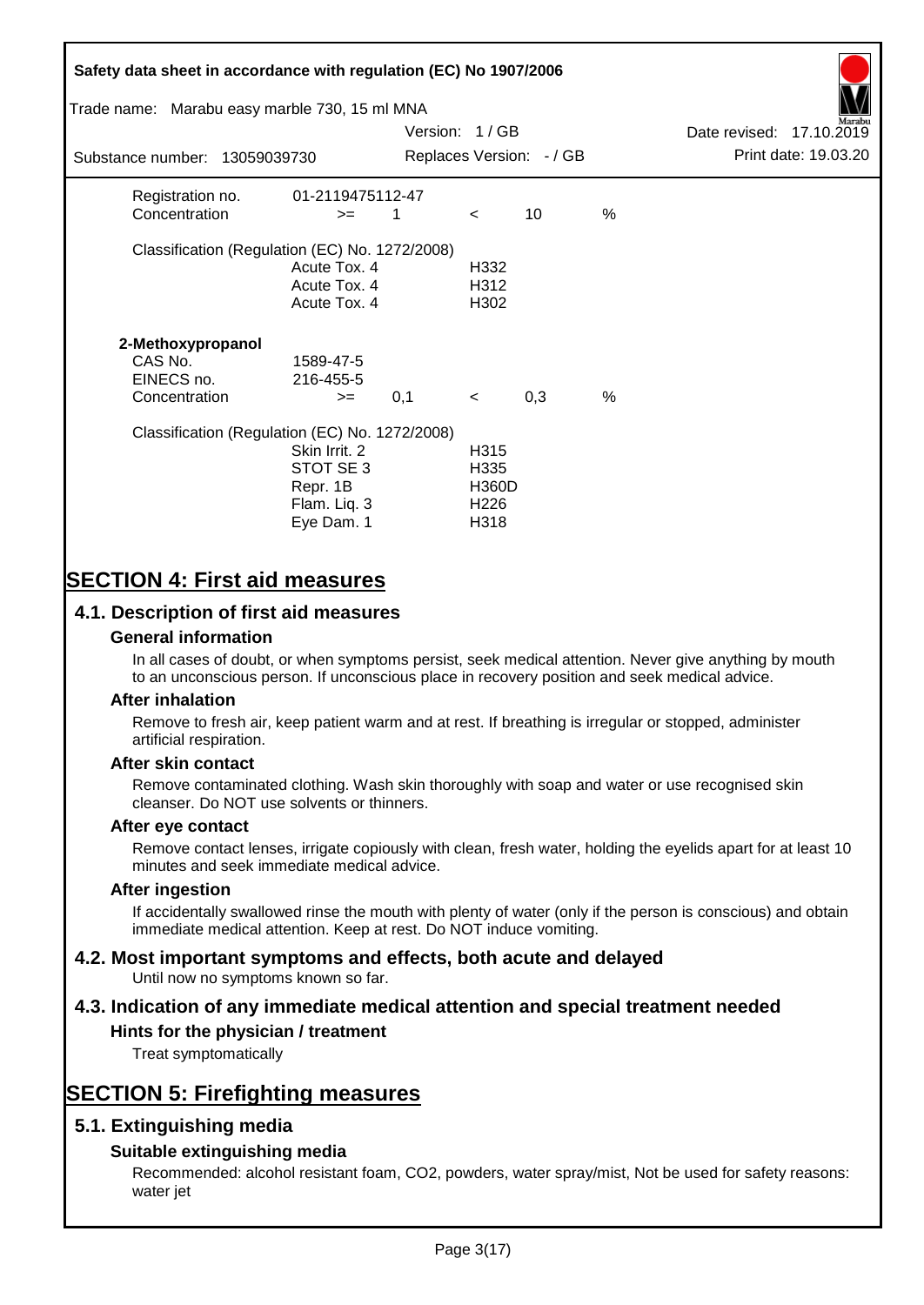**Safety data sheet in accordance with regulation (EC) No 1907/2006**

Trade name: Marabu easy marble 730, 15 ml MNA

Version: 1 / GB

Replaces Version: - / GB Print date: 19.03.20 Date revised: 17.10.2

Substance number: 13059039730

### **5.2. Special hazards arising from the substance or mixture**

In the event of fire the following can be released: Carbon dioxide (CO2); Carbon monoxide (CO); dense black smoke; Nitrogen oxides (NOx)

### **5.3. Advice for firefighters**

#### **Special protective equipment for fire-fighting**

Cool closed containers exposed to fire with water. Do not allow run-off from fire fighting to enter drains or water courses.

# **SECTION 6: Accidental release measures**

#### **6.1. Personal precautions, protective equipment and emergency procedures**

Exclude sources of ignition and ventilate the area. Avoid breathing vapours. Refer to protective measures listed in Sections 7 and 8.

#### **6.2. Environmental precautions**

Do not allow to enter drains or waterways. If the product contaminates lakes, rivers or sewage, inform appropriate authorities in accordance with local regulations.

#### **6.3. Methods and material for containment and cleaning up**

Contain and collect spillage with non-combustible absorbent materials, e.g. sand, earth, vermiculite, diatomaceous earth and place in container for disposal according to local regulations (see section 13). Clean preferably with a detergent - avoid use of solvents.

#### **6.4. Reference to other sections**

Information regarding Safe handling, see Section 7. Information regarding personal protective measures, see Section 8. Information regarding waste disposal, see Section 13.

# **SECTION 7: Handling and storage**

### **7.1. Precautions for safe handling**

### **Advice on safe handling**

Prevent the creation of flammable or explosive concentrations of vapour in air and avoid vapour concentration higher than the occupational exposure limits. In addition, the product should only be used in areas from which all naked lights and other sources of ignition have been excluded. Electrical equipment should be protected to the appropriate standard. Mixture may charge electrostatically: always use earthing leads when transferring from one container to another. Operators should wear anti-static footwear and clothing and floors should be of the conducting type. Isolate from sources of heat, sparks and open flame. No sparking tools should be used. Avoid skin and eye contact. Avoid the inhalation of particulates and spray mist arising from the application of this mixture. Smoking, eating and drinking shall be prohibited in application area. For personal protection see Section 8. Never use pressure to empty: container is not a pressure vessel. Always keep in containers of same material as the original one. Comply with the health and safety at work laws. Do not allow to enter drains or water courses.

#### **Advice on protection against fire and explosion**

Vapours are heavier than air and may spread along floors. Vapours may form explosive mixtures with air.

#### **Classification of fires / temperature class / Ignition group / Dust explosion class**

Classification of fires B (Combustible liquid substances) Temperature class T4

## **7.2. Conditions for safe storage, including any incompatibilities Requirements for storage rooms and vessels**

Electrical installations/working materials must comply with the local applied technological safety standards. Storage rooms in which filling operations take place must have a conducting floor. Store in accordance with national regulation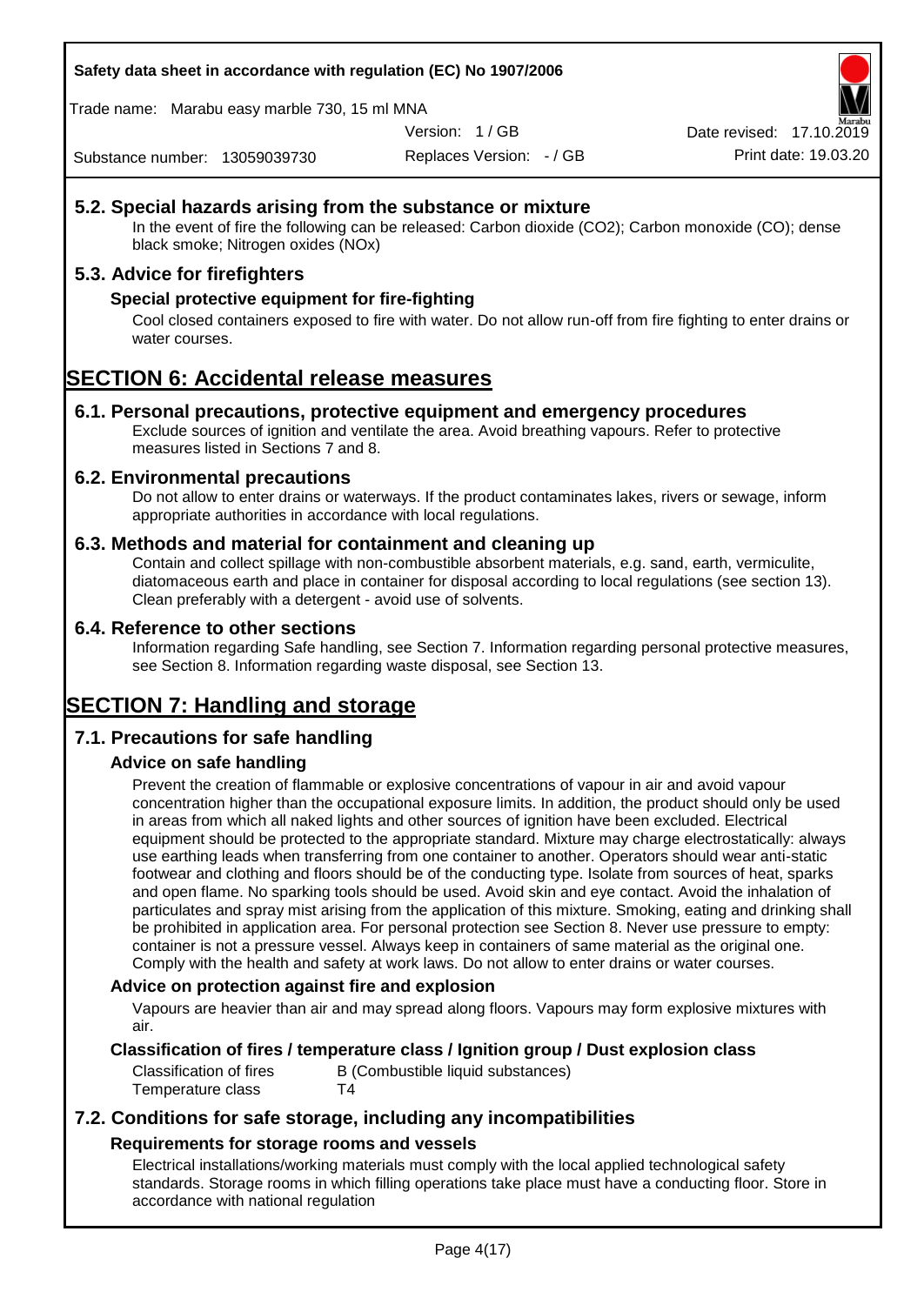| Safety data sheet in accordance with regulation (EC) No 1907/2006                                                                                                                                                                                  |                                            |     |                          |
|----------------------------------------------------------------------------------------------------------------------------------------------------------------------------------------------------------------------------------------------------|--------------------------------------------|-----|--------------------------|
| Trade name: Marabu easy marble 730, 15 ml MNA                                                                                                                                                                                                      |                                            |     |                          |
|                                                                                                                                                                                                                                                    | Version: 1/GB                              |     | Date revised: 17.10.2019 |
| Substance number: 13059039730                                                                                                                                                                                                                      | Replaces Version: - / GB                   |     | Print date: 19.03.20     |
| Hints on storage assembly                                                                                                                                                                                                                          |                                            |     |                          |
| Store away from oxidising agents, from strongly alkaline and strongly acid materials.                                                                                                                                                              |                                            |     |                          |
| Further information on storage conditions                                                                                                                                                                                                          |                                            |     |                          |
| Observe label precautions. Store between 15 and 30 °C in a dry, well ventilated place away from                                                                                                                                                    |                                            |     |                          |
| sources of heat and direct sunlight. Keep container tightly closed. Keep away from sources of ignition.<br>No smoking. Prevent unauthorised access. Containers which are opened must be carefully resealed and<br>kept upright to prevent leakage. |                                            |     |                          |
| 7.3. Specific end use(s)<br>Paint                                                                                                                                                                                                                  |                                            |     |                          |
|                                                                                                                                                                                                                                                    |                                            |     |                          |
| <b>SECTION 8: Exposure controls/personal protection</b>                                                                                                                                                                                            |                                            |     |                          |
| 8.1. Control parameters<br><b>Exposure limit values</b>                                                                                                                                                                                            |                                            |     |                          |
| 2-Methoxy-1-methylethyl acetate                                                                                                                                                                                                                    |                                            |     |                          |
| List                                                                                                                                                                                                                                               | EH40                                       |     |                          |
| <b>Type</b>                                                                                                                                                                                                                                        | WEL                                        |     |                          |
| Value                                                                                                                                                                                                                                              | 274<br>mg/m <sup>3</sup>                   | 50  | ppm(V)                   |
| Short term exposure limit                                                                                                                                                                                                                          | 548<br>mg/m <sup>3</sup>                   | 100 | ppm(V)                   |
| Skin resorption / sensibilisation: Sk;                                                                                                                                                                                                             | <b>Status: 2011</b>                        |     |                          |
| 1-Methoxy-2-propanol<br>List                                                                                                                                                                                                                       | <b>EH40</b>                                |     |                          |
| <b>Type</b>                                                                                                                                                                                                                                        | WEL                                        |     |                          |
| Value                                                                                                                                                                                                                                              | 375<br>mg/m <sup>3</sup>                   | 100 | ppm(V)                   |
| Short term exposure limit                                                                                                                                                                                                                          | 560<br>mg/m <sup>3</sup>                   | 150 | ppm(V)                   |
| Skin resorption / sensibilisation: Sk;                                                                                                                                                                                                             | <b>Status: 2011</b>                        |     |                          |
| 2-Butoxyethyl acetate                                                                                                                                                                                                                              |                                            |     |                          |
| List                                                                                                                                                                                                                                               | EH40                                       |     |                          |
| Type<br>Value                                                                                                                                                                                                                                      | WEL<br>133                                 | 20  | ppm(V)                   |
| Short term exposure limit                                                                                                                                                                                                                          | 332                                        | 50  | ppm(V)                   |
| Skin resorption / sensibilisation: Sk;                                                                                                                                                                                                             | <b>Status: 2011</b>                        |     |                          |
| <b>Derived No/Minimal Effect Levels (DNEL/DMEL)</b>                                                                                                                                                                                                |                                            |     |                          |
| Hydrocarbons, C9-C11, n-alkanes, isoalkanes, cyclics, < 2% aromatics                                                                                                                                                                               |                                            |     |                          |
| Type of value                                                                                                                                                                                                                                      | Derived No Effect Level (DNEL)             |     |                          |
| Reference group<br>Duration of exposure                                                                                                                                                                                                            | Worker<br>Long term                        |     |                          |
| Route of exposure                                                                                                                                                                                                                                  | dermal                                     |     |                          |
| Mode of action                                                                                                                                                                                                                                     | Systemic effects                           |     |                          |
| Concentration                                                                                                                                                                                                                                      | 300                                        |     | mg/kg                    |
| Type of value                                                                                                                                                                                                                                      | Derived No Effect Level (DNEL)             |     |                          |
| Reference group                                                                                                                                                                                                                                    | Consumer                                   |     |                          |
| Duration of exposure                                                                                                                                                                                                                               | Long term                                  |     |                          |
| Route of exposure                                                                                                                                                                                                                                  | oral                                       |     |                          |
| Mode of action<br>Concentration                                                                                                                                                                                                                    | Systemic effects<br>300                    |     | mg/kg                    |
|                                                                                                                                                                                                                                                    |                                            |     |                          |
| Type of value<br>Reference group                                                                                                                                                                                                                   | Derived No Effect Level (DNEL)<br>Consumer |     |                          |
| Duration of exposure                                                                                                                                                                                                                               | Long term                                  |     |                          |
| Route of exposure                                                                                                                                                                                                                                  | dermal                                     |     |                          |
| Mode of action                                                                                                                                                                                                                                     | Systemic effects                           |     |                          |
| Concentration                                                                                                                                                                                                                                      | 300                                        |     | mg/kg                    |

Г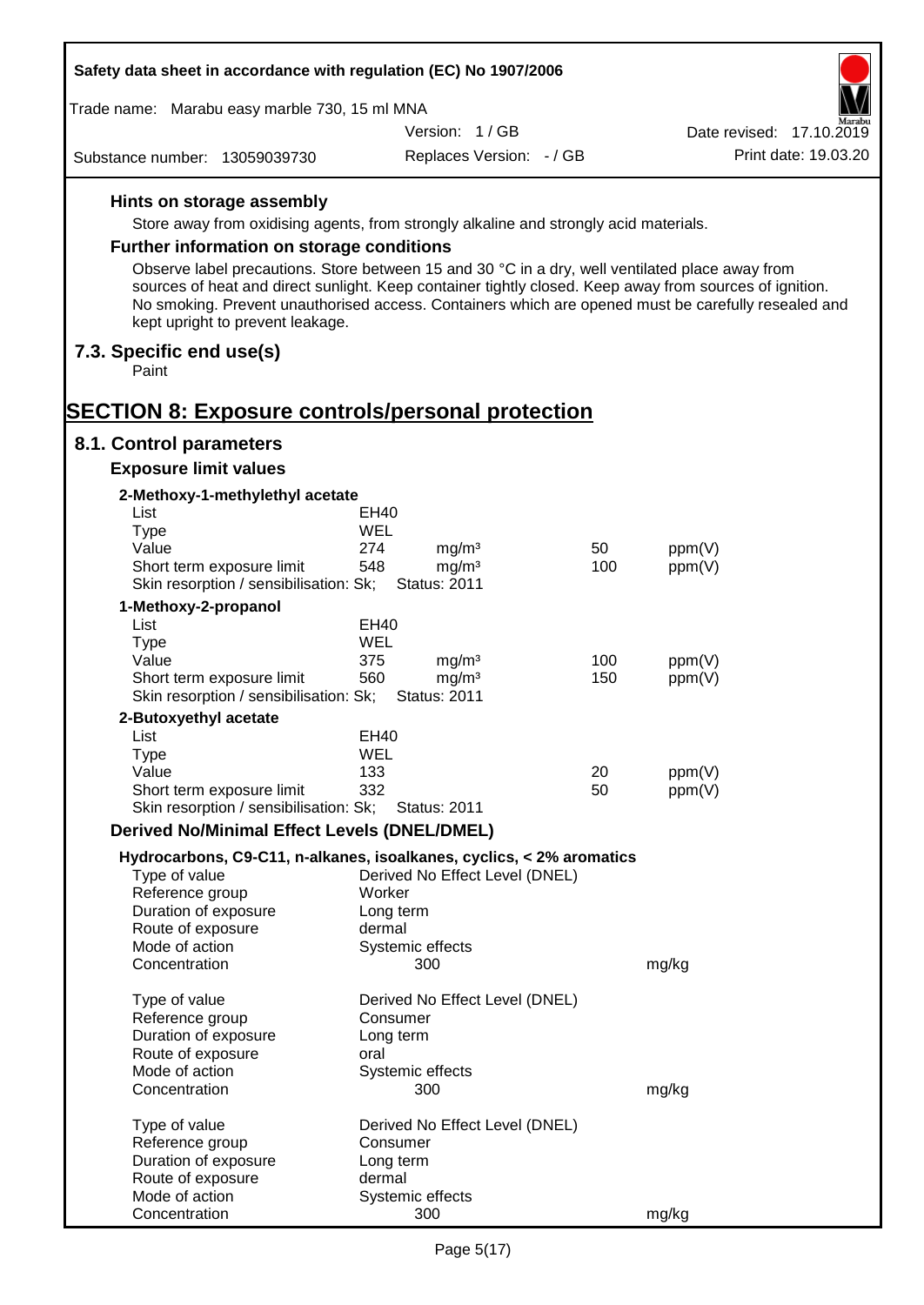| Safety data sheet in accordance with regulation (EC) No 1907/2006 |                                          |                          |
|-------------------------------------------------------------------|------------------------------------------|--------------------------|
| Trade name: Marabu easy marble 730, 15 ml MNA                     |                                          |                          |
|                                                                   | Version: 1/GB                            | Date revised: 17.10.2019 |
| Substance number: 13059039730                                     | Replaces Version: - / GB                 | Print date: 19.03.20     |
| Type of value                                                     | Derived No Effect Level (DNEL)           |                          |
| Reference group                                                   | Consumer                                 |                          |
| Duration of exposure                                              | Long term                                |                          |
| Route of exposure                                                 | inhalative                               |                          |
| Mode of action                                                    | Systemic effects                         |                          |
| Concentration                                                     | 900                                      | mg/m <sup>3</sup>        |
| Type of value<br>Reference group                                  | Derived No Effect Level (DNEL)<br>Worker |                          |
| Duration of exposure                                              | Long term                                |                          |
| Route of exposure                                                 | inhalative                               |                          |
| Mode of action                                                    | Systemic effects                         |                          |
| Concentration                                                     | 1500                                     | mg/m <sup>3</sup>        |
|                                                                   |                                          |                          |
| 2-Methoxy-1-methylethyl acetate<br>Type of value                  | Derived No Effect Level (DNEL)           |                          |
| Reference group                                                   | Worker                                   |                          |
| Duration of exposure                                              | Long term                                |                          |
| Route of exposure                                                 | dermal                                   |                          |
| Mode of action                                                    | Systemic effects                         |                          |
| Concentration                                                     | 796                                      | mg/kg/d                  |
| Type of value                                                     | Derived No Effect Level (DNEL)           |                          |
| Reference group                                                   | Worker                                   |                          |
| Duration of exposure                                              | Long term                                |                          |
| Route of exposure                                                 | inhalative                               |                          |
| Mode of action                                                    | Systemic effects                         |                          |
| Concentration                                                     | 275                                      | mg/m <sup>3</sup>        |
| Type of value                                                     | Derived No Effect Level (DNEL)           |                          |
| Reference group                                                   | Consumer                                 |                          |
| Duration of exposure                                              | Long term                                |                          |
| Route of exposure<br>Mode of action                               | dermal<br>Systemic effects               |                          |
| Concentration                                                     | 320                                      | mg/kg/d                  |
|                                                                   |                                          |                          |
| Type of value                                                     | Derived No Effect Level (DNEL)           |                          |
| Reference group                                                   | Consumer                                 |                          |
| Duration of exposure                                              | Long term                                |                          |
| Route of exposure                                                 | inhalative                               |                          |
| Mode of action                                                    | Systemic effects                         |                          |
| Concentration                                                     | 33                                       | mg/m <sup>3</sup>        |
| Type of value                                                     | Derived No Effect Level (DNEL)           |                          |
| Reference group                                                   | Consumer                                 |                          |
| Duration of exposure                                              | Long term                                |                          |
| Route of exposure                                                 | inhalative                               |                          |
| Mode of action                                                    | Local effects                            |                          |
| Concentration                                                     | 33                                       | mg/m <sup>3</sup>        |
| Type of value                                                     | Derived No Effect Level (DNEL)           |                          |
| Reference group                                                   | Consumer                                 |                          |
| Duration of exposure                                              | Long term                                |                          |
| Route of exposure                                                 | oral                                     |                          |
| Mode of action                                                    | Systemic effects                         |                          |
| Concentration                                                     | 36                                       | mg/kg/d                  |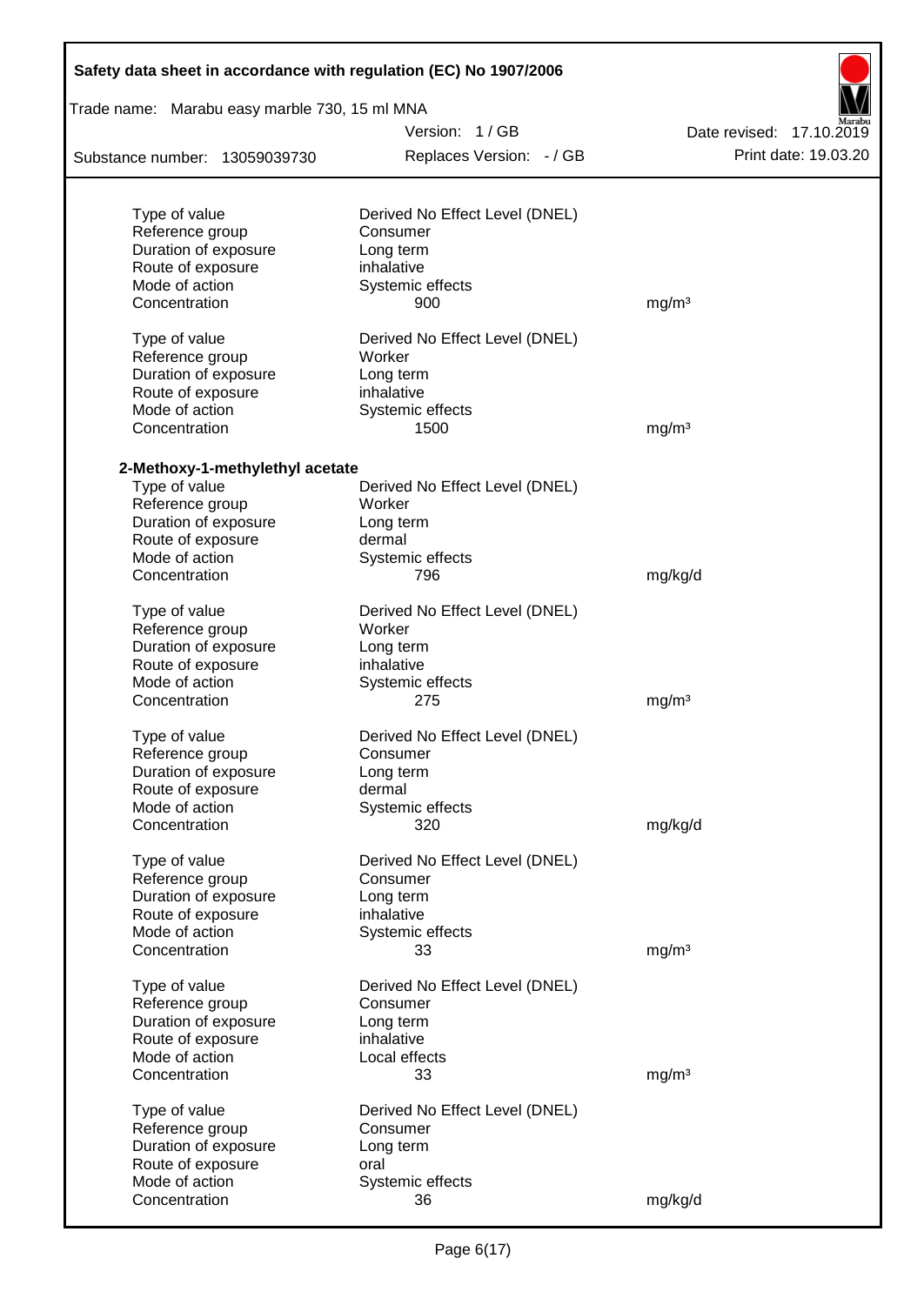| Safety data sheet in accordance with regulation (EC) No 1907/2006 |                                                             |                          |
|-------------------------------------------------------------------|-------------------------------------------------------------|--------------------------|
| Trade name: Marabu easy marble 730, 15 ml MNA                     |                                                             |                          |
|                                                                   | Version: 1/GB                                               | Date revised: 17,10,2019 |
| Substance number: 13059039730                                     | Replaces Version: - / GB                                    | Print date: 19.03.20     |
|                                                                   |                                                             |                          |
| Type of value<br>Reference group                                  | Derived No Effect Level (DNEL)<br>Worker                    |                          |
| Duration of exposure                                              | Lifetime                                                    |                          |
| Route of exposure                                                 | inhalative                                                  |                          |
| Mode of action                                                    | Local effects                                               |                          |
| Concentration                                                     | 550                                                         | mg/m <sup>3</sup>        |
| 1-Methoxy-2-propanol                                              |                                                             |                          |
| Type of value                                                     | Derived No Effect Level (DNEL)                              |                          |
| Reference group                                                   | Worker                                                      |                          |
| Duration of exposure                                              | Acute                                                       |                          |
| Route of exposure                                                 | inhalative                                                  |                          |
| Mode of action                                                    | Local effects                                               |                          |
| Concentration                                                     | 553,5                                                       | mg/m <sup>3</sup>        |
| Type of value                                                     | Derived No Effect Level (DNEL)                              |                          |
| Reference group                                                   | Worker                                                      |                          |
| Duration of exposure                                              | Long term                                                   |                          |
| Route of exposure                                                 | dermal                                                      |                          |
| Mode of action                                                    | Systemic effects                                            |                          |
| Concentration                                                     | 50,6                                                        | mg/person/<br>d          |
|                                                                   |                                                             |                          |
| Type of value                                                     | Derived No Effect Level (DNEL)                              |                          |
| Reference group                                                   | Worker                                                      |                          |
| Duration of exposure                                              | Long term<br>inhalative                                     |                          |
| Route of exposure<br>Mode of action                               |                                                             |                          |
| Concentration                                                     | Systemic effects<br>369                                     |                          |
|                                                                   |                                                             | mg/m <sup>3</sup>        |
| Type of value                                                     | Derived No Effect Level (DNEL)                              |                          |
| Reference group                                                   | <b>General Population</b>                                   |                          |
| Duration of exposure                                              | Long term                                                   |                          |
| Route of exposure                                                 | dermal                                                      |                          |
| Mode of action                                                    | Systemic effects                                            |                          |
| Concentration                                                     | 18,1                                                        | mg/kg                    |
| Type of value                                                     | Derived No Effect Level (DNEL)                              |                          |
| Reference group                                                   | <b>General Population</b>                                   |                          |
| Duration of exposure                                              | Long term                                                   |                          |
| Route of exposure                                                 | inhalative                                                  |                          |
| Mode of action<br>Concentration                                   | Systemic effects<br>43,9                                    | mg/m <sup>3</sup>        |
|                                                                   |                                                             |                          |
| Type of value<br>Reference group                                  | Derived No Effect Level (DNEL)<br><b>General Population</b> |                          |
| Duration of exposure                                              | Long term                                                   |                          |
| Route of exposure                                                 | oral                                                        |                          |
| Mode of action                                                    | Systemic effects                                            |                          |
| Concentration                                                     | 3,3                                                         | mg/kg/d                  |
| 2-Butoxyethyl acetate                                             |                                                             |                          |
| Reference substance                                               | 2-Butoxyethyl acetate                                       |                          |
| Type of value                                                     | Derived No Effect Level (DNEL)                              |                          |
| Reference group                                                   | Worker                                                      |                          |
| Duration of exposure                                              | Long term                                                   |                          |
|                                                                   |                                                             |                          |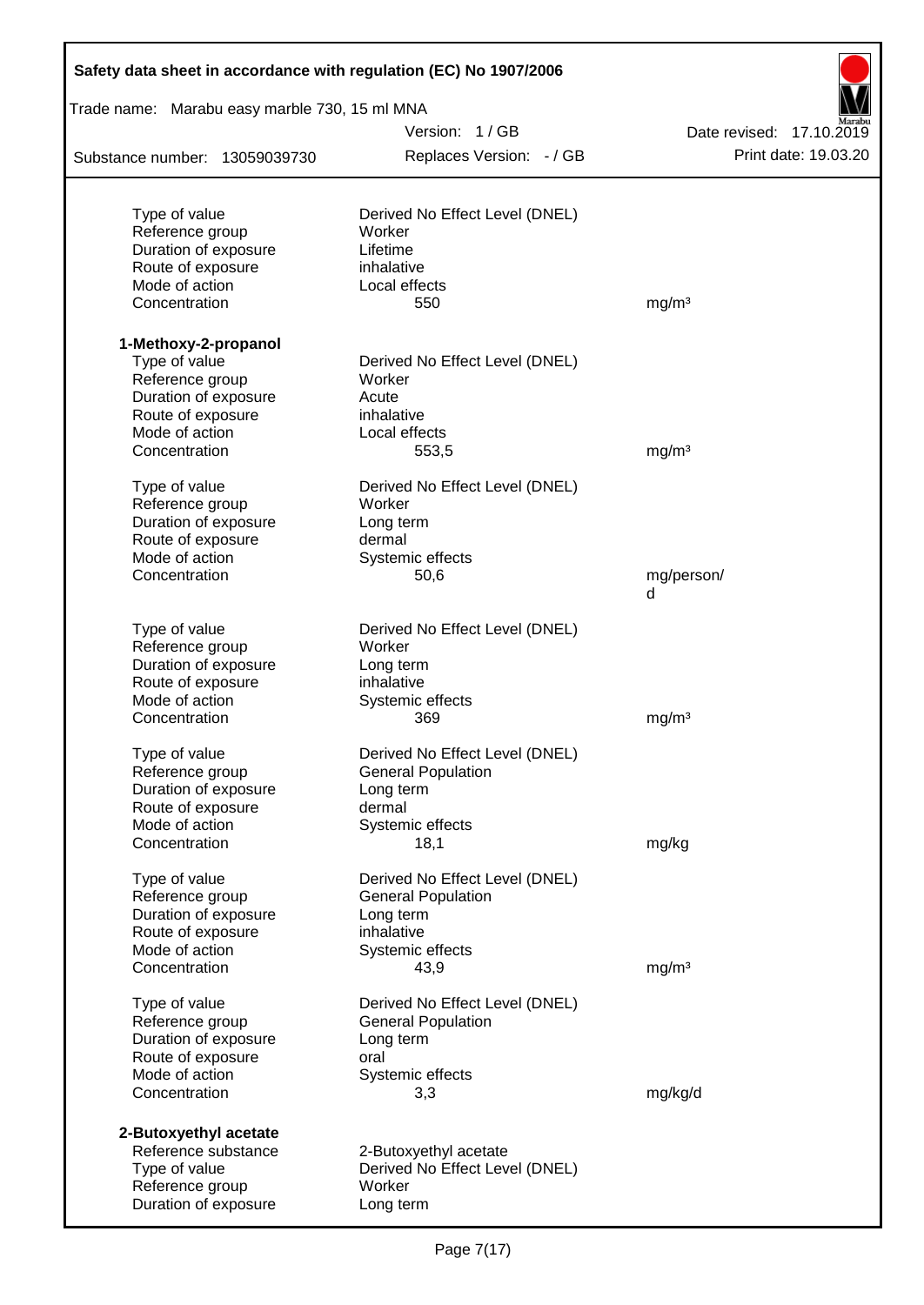| Safety data sheet in accordance with regulation (EC) No 1907/2006 |                                           |                                                  |
|-------------------------------------------------------------------|-------------------------------------------|--------------------------------------------------|
| Trade name: Marabu easy marble 730, 15 ml MNA                     |                                           |                                                  |
| Substance number: 13059039730                                     | Version: 1/GB<br>Replaces Version: - / GB | Date revised: 17.10.2019<br>Print date: 19.03.20 |
| Route of exposure                                                 | inhalative                                |                                                  |
| Mode of action                                                    | Systemic effects                          |                                                  |
| Concentration                                                     | 133                                       | mg/m <sup>3</sup>                                |
|                                                                   | 2-Butoxyethyl acetate                     |                                                  |
| Type of value                                                     | Derived No Effect Level (DNEL)            |                                                  |
| Reference group                                                   | Worker                                    |                                                  |
| Duration of exposure                                              | Short term                                |                                                  |
| Route of exposure                                                 | inhalative                                |                                                  |
| Mode of action<br>Concentration                                   | Local effects<br>333                      | mg/m <sup>3</sup>                                |
|                                                                   |                                           |                                                  |
|                                                                   | 2-Butoxyethyl acetate                     |                                                  |
| Type of value                                                     | Derived No Effect Level (DNEL)            |                                                  |
| Reference group<br>Duration of exposure                           | Worker<br>Long term                       |                                                  |
| Route of exposure                                                 | dermal                                    |                                                  |
| Mode of action                                                    | Systemic effects                          |                                                  |
| Concentration                                                     | 169                                       | mg/kg/d                                          |
|                                                                   | 2-Butoxyethyl acetate                     |                                                  |
| Type of value                                                     | Derived No Effect Level (DNEL)            |                                                  |
| Reference group                                                   | Worker                                    |                                                  |
| Duration of exposure                                              | Short term                                |                                                  |
| Route of exposure                                                 | dermal                                    |                                                  |
| Mode of action<br>Concentration                                   | Systemic effects<br>120                   | mg/kg/d                                          |
|                                                                   |                                           |                                                  |
|                                                                   | 2-Butoxyethyl acetate                     |                                                  |
| Type of value                                                     | Derived No Effect Level (DNEL)            |                                                  |
| Reference group<br>Duration of exposure                           | <b>General Population</b>                 |                                                  |
| Route of exposure                                                 | Long term<br>inhalative                   |                                                  |
| Mode of action                                                    | Systemic effects                          |                                                  |
| Concentration                                                     | 80                                        | mg/m <sup>3</sup>                                |
|                                                                   | 2-Butoxyethyl acetate                     |                                                  |
| Type of value                                                     | Derived No Effect Level (DNEL)            |                                                  |
| Reference group                                                   | <b>General Population</b>                 |                                                  |
| Duration of exposure                                              | Short term                                |                                                  |
| Route of exposure                                                 | inhalative                                |                                                  |
| Mode of action<br>Concentration                                   | Local effects<br>200                      | mg/m <sup>3</sup>                                |
|                                                                   |                                           |                                                  |
|                                                                   | 2-Butoxyethyl acetate                     |                                                  |
| Type of value                                                     | Derived No Effect Level (DNEL)            |                                                  |
| Reference group<br>Duration of exposure                           | <b>General Population</b><br>Long term    |                                                  |
| Route of exposure                                                 | dermal                                    |                                                  |
| Mode of action                                                    | Systemic effects                          |                                                  |
| Concentration                                                     | 102                                       | mg/kg/d                                          |
|                                                                   | 2-Butoxyethyl acetate                     |                                                  |
| Type of value                                                     | Derived No Effect Level (DNEL)            |                                                  |
| Reference group                                                   | <b>General Population</b>                 |                                                  |
| Duration of exposure                                              | Short term                                |                                                  |
| Route of exposure<br>Mode of action                               | dermal<br>Systemic effects                |                                                  |
|                                                                   |                                           |                                                  |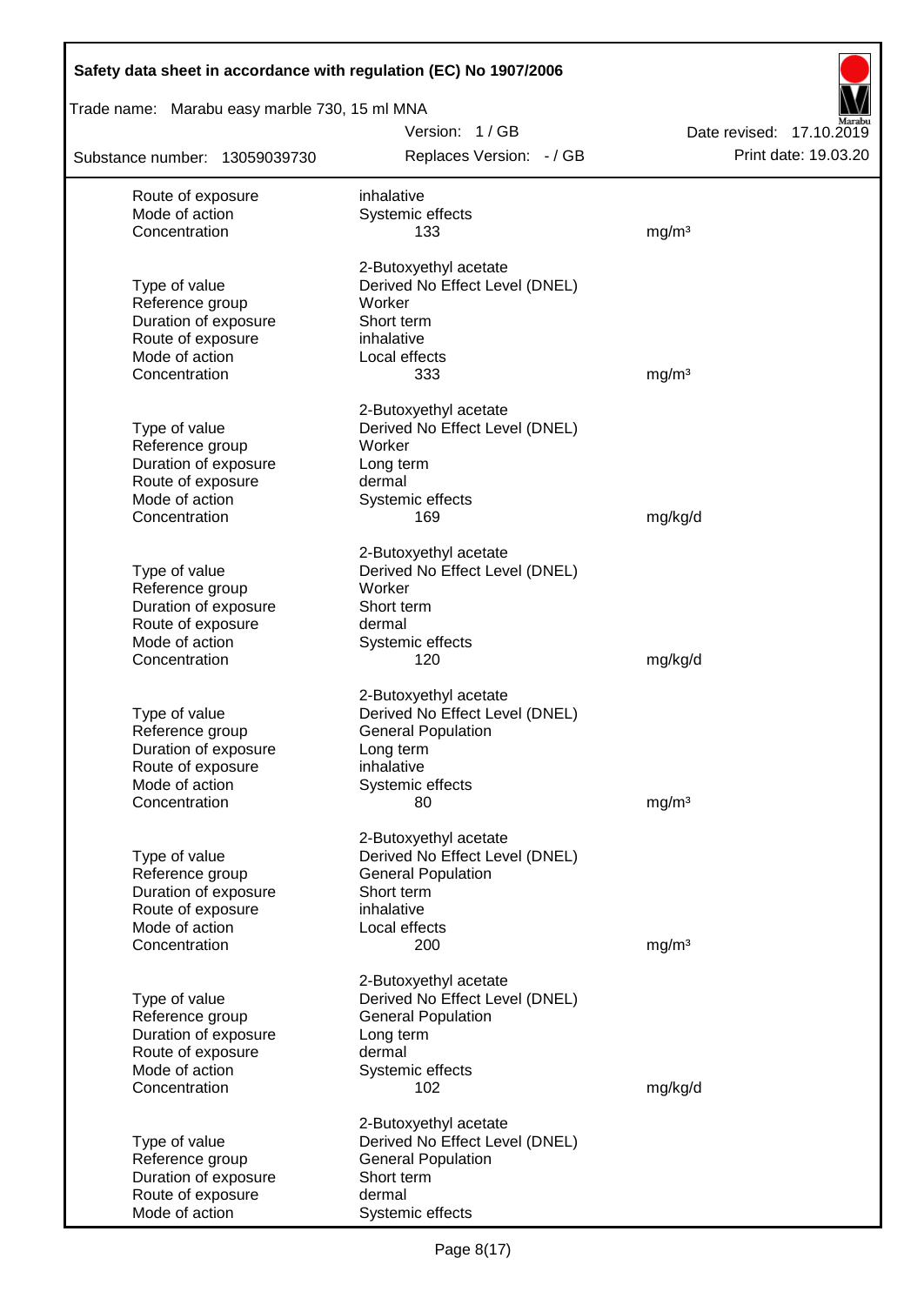| Safety data sheet in accordance with regulation (EC) No 1907/2006                                                |                                                                                                                                      |                          |
|------------------------------------------------------------------------------------------------------------------|--------------------------------------------------------------------------------------------------------------------------------------|--------------------------|
| Trade name: Marabu easy marble 730, 15 ml MNA                                                                    |                                                                                                                                      |                          |
|                                                                                                                  | Version: 1/GB                                                                                                                        | Date revised: 17.10.2019 |
| Substance number: 13059039730                                                                                    | Replaces Version: - / GB                                                                                                             | Print date: 19.03.20     |
| Concentration                                                                                                    | 72                                                                                                                                   | mg/kg/d                  |
| Type of value<br>Reference group<br>Duration of exposure<br>Route of exposure<br>Mode of action<br>Concentration | 2-Butoxyethyl acetate<br>Derived No Effect Level (DNEL)<br><b>General Population</b><br>Long term<br>oral<br>Systemic effects<br>8,6 | mg/kg/d                  |
| Type of value<br>Reference group<br>Duration of exposure<br>Route of exposure<br>Mode of action<br>Concentration | 2-Butoxyethyl acetate<br>Derived No Effect Level (DNEL)<br><b>General Population</b><br>Short term<br>oral<br>Systemic effects<br>36 | mg/kg/d                  |
| <b>Predicted No Effect Concentration (PNEC)</b>                                                                  |                                                                                                                                      |                          |
| 2-Methoxy-1-methylethyl acetate<br>Reference substance<br>Type of value<br><b>Type</b><br>Concentration          | 2-Methoxy-1-methylethyl acetate<br><b>PNEC</b><br>Freshwater<br>0,635                                                                | mg/l                     |
| Type of value<br><b>Type</b><br>Concentration                                                                    | <b>PNEC</b><br>Freshwater sediment<br>3,29                                                                                           | mg/kg                    |
| Type of value<br><b>Type</b><br>Concentration<br>Source                                                          | <b>PNEC</b><br>Soil<br>0,29<br>Literature value                                                                                      | mg/kg                    |
| Type of value<br><b>Type</b><br>Concentration<br>Source                                                          | <b>PNEC</b><br>Sewage treatment plant (STP)<br>100<br>Literature value                                                               | mg/l                     |
| Type of value<br><b>Type</b><br>Concentration<br>Source                                                          | <b>PNEC</b><br>Marine sediment<br>0,329<br>Literature value                                                                          | mg/kg                    |
| Type of value<br><b>Type</b><br>Concentration                                                                    | <b>PNEC</b><br>Saltwater<br>0,0635                                                                                                   | mg/l                     |
| 1-Methoxy-2-propanol<br>Type of value<br><b>Type</b><br>Concentration                                            | <b>PNEC</b><br>Freshwater<br>10                                                                                                      | mg/l                     |
| Type of value<br><b>Type</b><br>Concentration                                                                    | <b>PNEC</b><br>Water<br>41,6                                                                                                         | mg/kg                    |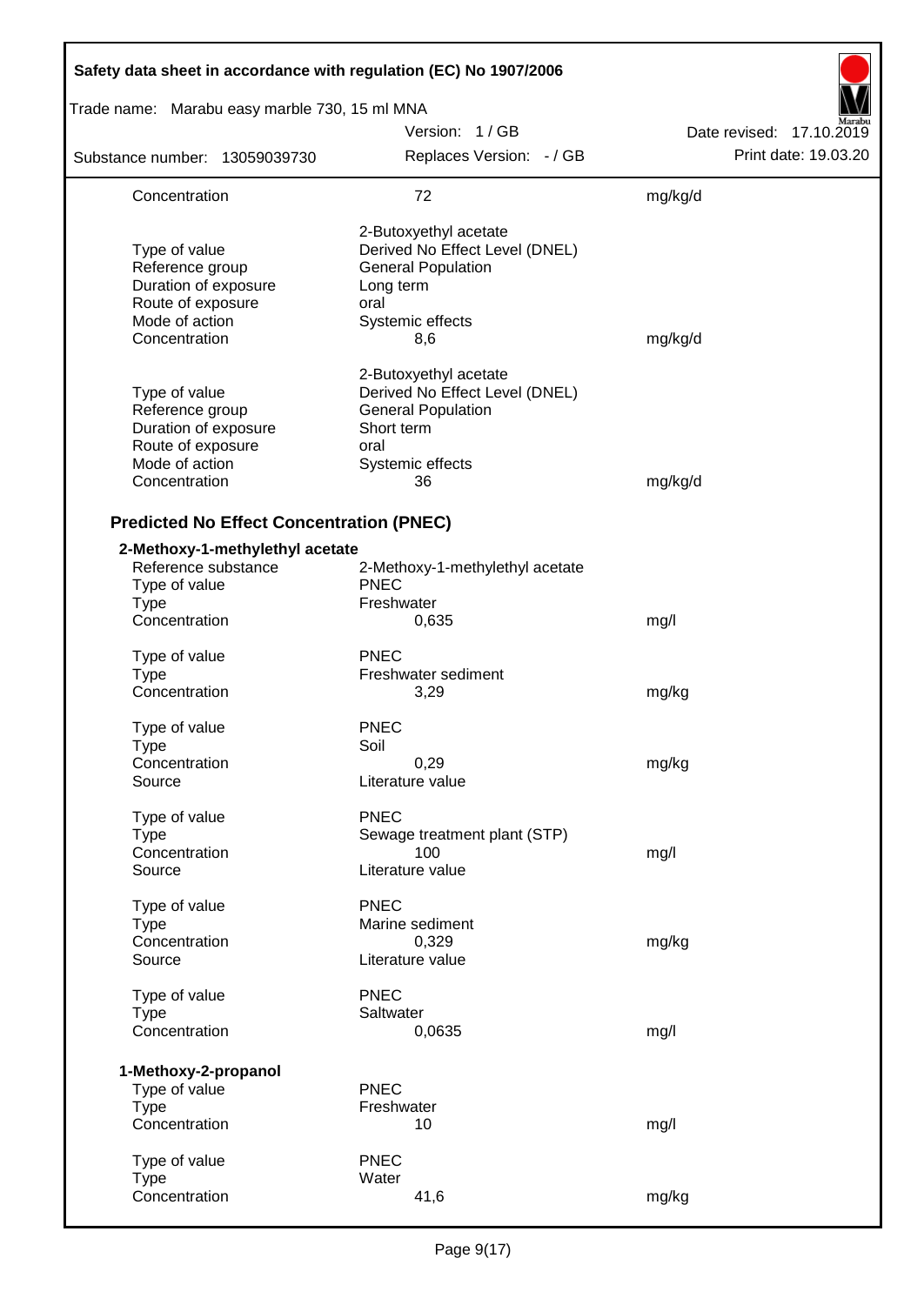| Safety data sheet in accordance with regulation (EC) No 1907/2006 |                              |                          |  |  |  |
|-------------------------------------------------------------------|------------------------------|--------------------------|--|--|--|
| Trade name: Marabu easy marble 730, 15 ml MNA                     |                              |                          |  |  |  |
|                                                                   | Version: 1/GB                | Date revised: 17.10.2019 |  |  |  |
| Substance number: 13059039730                                     | Replaces Version: - / GB     | Print date: 19.03.20     |  |  |  |
| Type of value                                                     | <b>PNEC</b>                  |                          |  |  |  |
| <b>Type</b>                                                       | Sediment                     |                          |  |  |  |
| Concentration                                                     | 41,6                         | mg/kg                    |  |  |  |
| Type of value                                                     | <b>PNEC</b>                  |                          |  |  |  |
| <b>Type</b>                                                       | Marine sediment              |                          |  |  |  |
| Concentration                                                     | 4,17                         | mg/kg                    |  |  |  |
| Type of value                                                     | <b>PNEC</b>                  |                          |  |  |  |
| <b>Type</b>                                                       | Soil                         |                          |  |  |  |
| Concentration                                                     | 2,47                         | mg/kg                    |  |  |  |
| Type of value                                                     | <b>PNEC</b>                  |                          |  |  |  |
| <b>Type</b>                                                       | Sewage treatment plant (STP) |                          |  |  |  |
| Concentration                                                     | 100                          | mg/l                     |  |  |  |
| 2-Butoxyethyl acetate                                             |                              |                          |  |  |  |
| Reference substance                                               | 2-Butoxyethyl acetate        |                          |  |  |  |
| Type of value                                                     | <b>PNEC</b>                  |                          |  |  |  |
| <b>Type</b>                                                       | Water                        |                          |  |  |  |
| Concentration                                                     | 0,304                        | mg/l                     |  |  |  |
| Source                                                            | Literature value             |                          |  |  |  |
|                                                                   | 2-Butoxyethyl acetate        |                          |  |  |  |
| Type of value                                                     | <b>PNEC</b>                  |                          |  |  |  |
| <b>Type</b>                                                       | Aquatic                      |                          |  |  |  |
| Concentration                                                     | 0,0304                       | g/l                      |  |  |  |
| Source                                                            | Literature value             |                          |  |  |  |
|                                                                   | 2-Butoxyethyl acetate        |                          |  |  |  |
| Type of value                                                     | <b>PNEC</b>                  |                          |  |  |  |
| <b>Type</b>                                                       | Sediment                     |                          |  |  |  |
| Concentration                                                     | 2,03                         | mg/kg                    |  |  |  |
| Source                                                            | Literature value             |                          |  |  |  |
|                                                                   | 2-Butoxyethyl acetate        |                          |  |  |  |
| Type of value                                                     | <b>PNEC</b>                  |                          |  |  |  |
| <b>Type</b>                                                       | Marine sediment              |                          |  |  |  |
| Concentration                                                     | 0,203                        | mg/kg                    |  |  |  |
| Source                                                            | Literature value             |                          |  |  |  |
|                                                                   | 2-Butoxyethyl acetate        |                          |  |  |  |
| Type of value                                                     | <b>PNEC</b>                  |                          |  |  |  |
| <b>Type</b>                                                       | Soil                         |                          |  |  |  |
| Concentration                                                     | 0,68                         | mg/kg                    |  |  |  |
| Source                                                            | Literature value             |                          |  |  |  |
|                                                                   |                              |                          |  |  |  |

# **8.2. Exposure controls**

### **Exposure controls**

Provide adequate ventilation. Where reasonably practicable this should be achieved by the use of local exhaust ventilation and good general extraction. If these are not sufficient to maintain concentrations of particulates and solvent vapour below the OEL, suitable respiratory protection must be worn.

#### **Respiratory protection**

If workers are exposed to concentrations above the exposure limit they must use appropriate, certified respirators. Full mask, filter A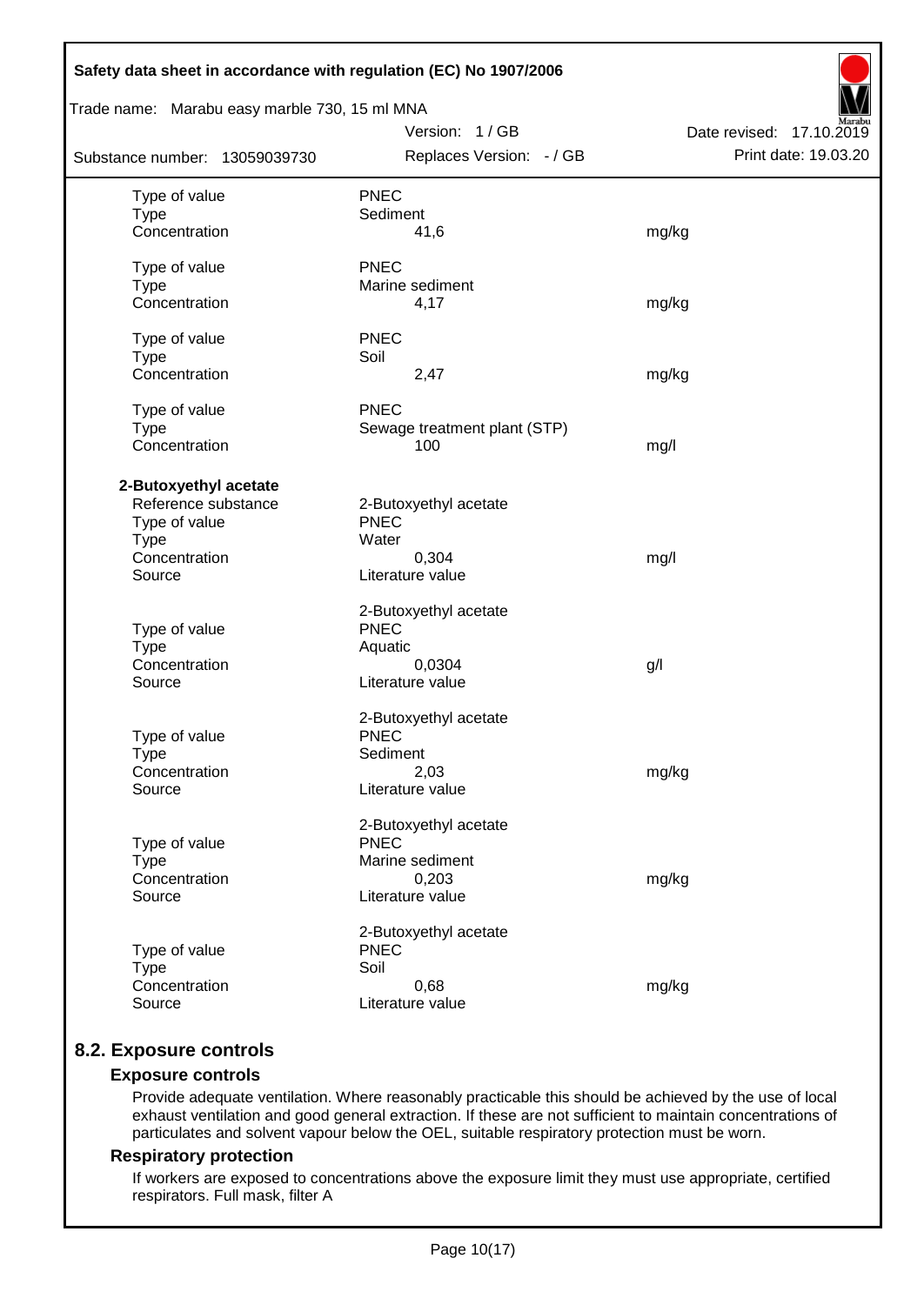| Safety data sheet in accordance with regulation (EC) No 1907/2006                                                                                                                                  |                          |                          |             |                          |
|----------------------------------------------------------------------------------------------------------------------------------------------------------------------------------------------------|--------------------------|--------------------------|-------------|--------------------------|
| Trade name: Marabu easy marble 730, 15 ml MNA                                                                                                                                                      |                          |                          |             |                          |
|                                                                                                                                                                                                    | Version: 1/GB            |                          |             | Date revised: 17.10.2019 |
| Substance number: 13059039730                                                                                                                                                                      |                          | Replaces Version: - / GB |             | Print date: 19.03.20     |
| <b>Hand protection</b>                                                                                                                                                                             |                          |                          |             |                          |
| There is no one glove material or combination of materials that will give unlimited resistance to any                                                                                              |                          |                          |             |                          |
| individual or combination of chemicals.<br>For prolonged or repeated handling nitrile rubber gloves with textile undergloves are required.                                                         |                          |                          |             |                          |
| <b>Material thickness</b><br>$\geq$                                                                                                                                                                | 0,5                      | mm                       |             |                          |
| Breakthrough time<br>$\overline{\phantom{0}}$                                                                                                                                                      | 30                       | min                      |             |                          |
| The breakthrough time must be greater than the end use time of the product.<br>The instructions and information provided by the glove manufacturer on use, storage, maintenance and                |                          |                          |             |                          |
| replacement must be followed.                                                                                                                                                                      |                          |                          |             |                          |
| Gloves should be replaced regularly and if there is any sign of damage to the glove material.                                                                                                      |                          |                          |             |                          |
| Always ensure that gloves are free from defects and that they are stored and used correctly.<br>The performance or effectiveness of the glove may be reduced by physical/ chemical damage and poor |                          |                          |             |                          |
| maintenance.                                                                                                                                                                                       |                          |                          |             |                          |
| Barrier creams may help to protect the exposed areas of the skin, they should however not be applied<br>once exposure has occurred.                                                                |                          |                          |             |                          |
| Eye protection                                                                                                                                                                                     |                          |                          |             |                          |
| Use safety eyewear designed to protect against splash of liquids.                                                                                                                                  |                          |                          |             |                          |
| <b>Body protection</b>                                                                                                                                                                             |                          |                          |             |                          |
| Cotton or cotton/synthetic overalls or coveralls are normally suitable.                                                                                                                            |                          |                          |             |                          |
|                                                                                                                                                                                                    |                          |                          |             |                          |
| <b>SECTION 9: Physical and chemical properties</b>                                                                                                                                                 |                          |                          |             |                          |
| 9.1. Information on basic physical and chemical properties                                                                                                                                         |                          |                          |             |                          |
| <b>Form</b>                                                                                                                                                                                        | Liquid                   |                          |             |                          |
| <b>Colour</b><br><b>Odour</b>                                                                                                                                                                      | coloured<br>solvent-like |                          |             |                          |
| <b>Odour threshold</b>                                                                                                                                                                             |                          |                          |             |                          |
| Remarks                                                                                                                                                                                            | No data available        |                          |             |                          |
| pH value                                                                                                                                                                                           |                          |                          |             |                          |
| Remarks                                                                                                                                                                                            | Not applicable           |                          |             |                          |
| <b>Melting point</b>                                                                                                                                                                               |                          |                          |             |                          |
| Remarks                                                                                                                                                                                            | not determined           |                          |             |                          |
| <b>Freezing point</b>                                                                                                                                                                              |                          |                          |             |                          |
| Remarks                                                                                                                                                                                            | not determined           |                          |             |                          |
| Initial boiling point and boiling range                                                                                                                                                            |                          |                          |             |                          |
| Value                                                                                                                                                                                              | 120<br>appr.             |                          | °C          |                          |
| Pressure                                                                                                                                                                                           | 1.013                    | hPa                      |             |                          |
| Source                                                                                                                                                                                             | Literature value         |                          |             |                          |
| <b>Flash point</b><br>Value                                                                                                                                                                        | 30                       |                          | $^{\circ}C$ |                          |
| Method                                                                                                                                                                                             | ASTM D 6450 (CCCFP)      |                          |             |                          |
| Evaporation rate (ether $= 1$ ) :                                                                                                                                                                  |                          |                          |             |                          |
| <b>Remarks</b>                                                                                                                                                                                     | not determined           |                          |             |                          |
| <b>Flammability (solid, gas)</b><br>Not applicable                                                                                                                                                 |                          |                          |             |                          |
| Upper/lower flammability or explosive limits                                                                                                                                                       |                          |                          |             |                          |

| Opper/lower Hammability of explosive illilits |                  |      |
|-----------------------------------------------|------------------|------|
| Lower explosion limit                         | appr. 0.7        | %(V) |
| Upper explosion limit                         | appr. 13.7       | %(V) |
| Source                                        | Literature value |      |
| Vapour pressure                               |                  |      |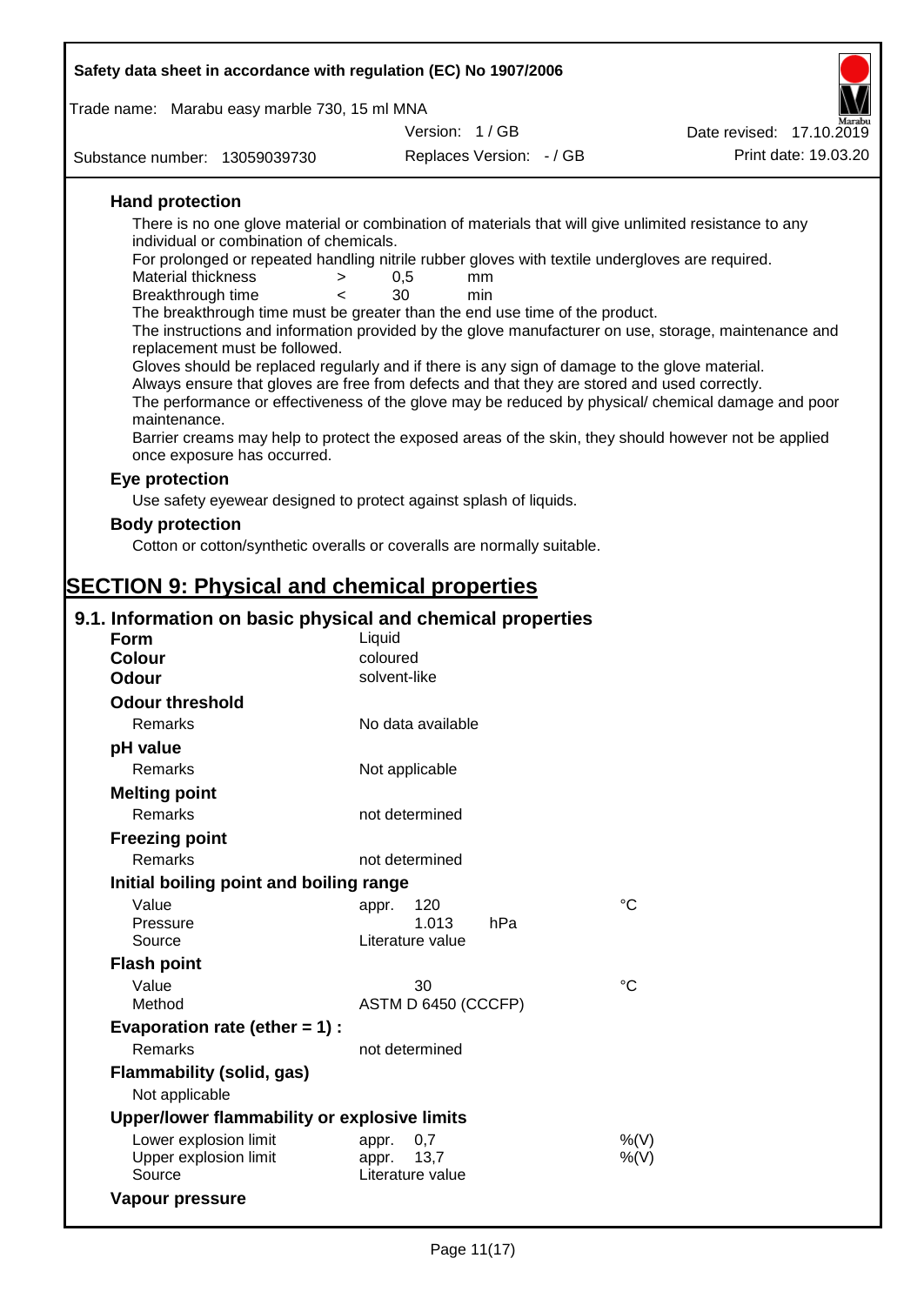| Safety data sheet in accordance with regulation (EC) No 1907/2006<br>Trade name: Marabu easy marble 730, 15 ml MNA |                                      |                       |    |                   |                          |
|--------------------------------------------------------------------------------------------------------------------|--------------------------------------|-----------------------|----|-------------------|--------------------------|
|                                                                                                                    | Version: 1/GB                        |                       |    |                   | Date revised: 17.10.2019 |
| Substance number: 13059039730                                                                                      | Replaces Version: - / GB             |                       |    |                   | Print date: 19.03.20     |
| Value<br>Temperature<br>Method                                                                                     | 8<br>20<br>calculated                | $\rm ^{\circ}C$       |    | hPa               |                          |
| <b>Vapour density</b>                                                                                              |                                      |                       |    |                   |                          |
| Remarks                                                                                                            | not determined                       |                       |    |                   |                          |
| <b>Density</b>                                                                                                     |                                      |                       |    |                   |                          |
| Value<br>Temperature<br>Method                                                                                     | 1,08<br>20<br><b>DIN EN ISO 2811</b> | $^{\circ}C$           |    | g/cm <sup>3</sup> |                          |
| Solubility in water                                                                                                |                                      |                       |    |                   |                          |
| Remarks                                                                                                            | partially miscible                   |                       |    |                   |                          |
| <b>Partition coefficient: n-octanol/water</b>                                                                      |                                      |                       |    |                   |                          |
| Remarks                                                                                                            | Not applicable                       |                       |    |                   |                          |
| Ignition temperature                                                                                               |                                      |                       |    |                   |                          |
| Value<br>Source                                                                                                    | 200<br>appr.<br>Literature value     |                       |    | $\rm ^{\circ}C$   |                          |
| <b>Viscosity</b>                                                                                                   |                                      |                       |    |                   |                          |
| dynamic<br>Value<br>Temperature                                                                                    | 30<br>40                             | to<br>$^{\circ}C$     | 50 | mPa.s             |                          |
| <b>Efflux time</b>                                                                                                 |                                      |                       |    |                   |                          |
| Value<br>Temperature<br>Method                                                                                     | 25<br>20<br>DIN 53211 4 mm           | to<br>$\rm ^{\circ}C$ | 70 | S                 |                          |
| <b>Explosive properties</b>                                                                                        |                                      |                       |    |                   |                          |
| evaluation                                                                                                         | no                                   |                       |    |                   |                          |
| <b>Oxidising properties</b><br>evaluation                                                                          | None known                           |                       |    |                   |                          |
| 9.2. Other information                                                                                             |                                      |                       |    |                   |                          |
| <b>Other information</b>                                                                                           |                                      |                       |    |                   |                          |

The physical specifications are approximate values and refer to the used safety relevant component(s).

# **SECTION 10: Stability and reactivity**

# **10.1. Reactivity**

No hazardous reactions when stored and handled according to prescribed instructions.

# **10.2. Chemical stability**

Stable under recommended storage and handling conditions (see section 7).

# **10.3. Possibility of hazardous reactions**

Keep away from oxidising agents, strongly alkaline and strongly acid materials in order to avoid exothermic reactions.

# **10.4. Conditions to avoid**

When exposed to high temperatures may produce hazardous decomposition products.

# **10.5. Incompatible materials**

No hazardous reactions when stored and handled according to prescribed instructions.

# **10.6. Hazardous decomposition products**

See chapter 5.2 (Firefighting measures - Special hazards arising from the substance or mixture).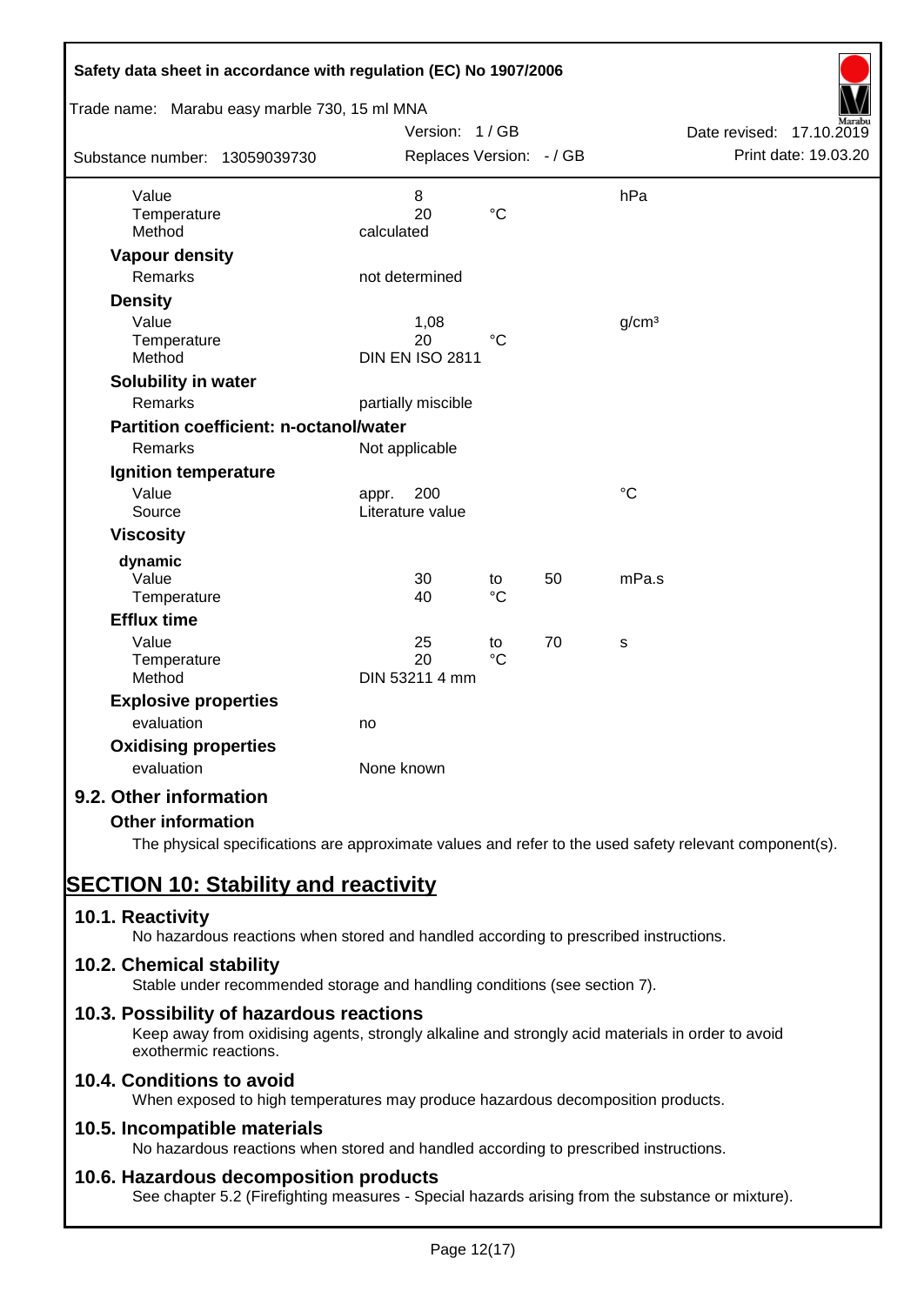| Safety data sheet in accordance with regulation (EC) No 1907/2006                                    |                                                                   |                                                                   |       |                                                                                                    |  |  |
|------------------------------------------------------------------------------------------------------|-------------------------------------------------------------------|-------------------------------------------------------------------|-------|----------------------------------------------------------------------------------------------------|--|--|
| Trade name: Marabu easy marble 730, 15 ml MNA                                                        |                                                                   |                                                                   |       |                                                                                                    |  |  |
|                                                                                                      |                                                                   | Version: 1/GB                                                     |       | Date revised: 17.10.2019                                                                           |  |  |
| Substance number: 13059039730                                                                        |                                                                   | Replaces Version: - / GB                                          |       | Print date: 19.03.20                                                                               |  |  |
|                                                                                                      |                                                                   |                                                                   |       |                                                                                                    |  |  |
|                                                                                                      |                                                                   |                                                                   |       |                                                                                                    |  |  |
| <b>SECTION 11: Toxicological information</b>                                                         |                                                                   |                                                                   |       |                                                                                                    |  |  |
| 11.1. Information on toxicological effects                                                           |                                                                   |                                                                   |       |                                                                                                    |  |  |
| <b>Acute oral toxicity (Components)</b>                                                              |                                                                   |                                                                   |       |                                                                                                    |  |  |
| 1-Methoxy-2-propanol                                                                                 |                                                                   |                                                                   |       |                                                                                                    |  |  |
| <b>Species</b>                                                                                       | rat                                                               |                                                                   |       |                                                                                                    |  |  |
| LD50                                                                                                 |                                                                   | 5200                                                              | mg/kg |                                                                                                    |  |  |
| <b>Acute dermal toxicity (Components)</b>                                                            |                                                                   |                                                                   |       |                                                                                                    |  |  |
| 1-Methoxy-2-propanol                                                                                 |                                                                   |                                                                   |       |                                                                                                    |  |  |
| Species                                                                                              | rabbit                                                            |                                                                   |       |                                                                                                    |  |  |
| LD50                                                                                                 |                                                                   | 14000                                                             | mg/kg |                                                                                                    |  |  |
| <b>Acute inhalational toxicity</b>                                                                   |                                                                   |                                                                   |       |                                                                                                    |  |  |
| Remarks                                                                                              |                                                                   | Based on available data, the classification criteria are not met. |       |                                                                                                    |  |  |
| <b>Skin corrosion/irritation</b>                                                                     |                                                                   |                                                                   |       |                                                                                                    |  |  |
| Remarks                                                                                              |                                                                   | Based on available data, the classification criteria are not met. |       |                                                                                                    |  |  |
| Serious eye damage/irritation                                                                        |                                                                   |                                                                   |       |                                                                                                    |  |  |
| Remarks                                                                                              | Based on available data, the classification criteria are not met. |                                                                   |       |                                                                                                    |  |  |
| <b>Sensitization</b>                                                                                 |                                                                   |                                                                   |       |                                                                                                    |  |  |
| Remarks                                                                                              |                                                                   | Based on available data, the classification criteria are not met. |       |                                                                                                    |  |  |
| <b>Mutagenicity</b>                                                                                  |                                                                   |                                                                   |       |                                                                                                    |  |  |
| Remarks                                                                                              |                                                                   | Based on available data, the classification criteria are not met. |       |                                                                                                    |  |  |
| <b>Reproductive toxicity</b>                                                                         |                                                                   |                                                                   |       |                                                                                                    |  |  |
| Remarks                                                                                              |                                                                   | Based on available data, the classification criteria are not met. |       |                                                                                                    |  |  |
| Carcinogenicity                                                                                      |                                                                   |                                                                   |       |                                                                                                    |  |  |
| Remarks                                                                                              |                                                                   | Based on available data, the classification criteria are not met. |       |                                                                                                    |  |  |
| <b>Specific Target Organ Toxicity (STOT)</b>                                                         |                                                                   |                                                                   |       |                                                                                                    |  |  |
| <b>Single exposure</b>                                                                               |                                                                   |                                                                   |       |                                                                                                    |  |  |
| Remarks                                                                                              |                                                                   | The classification criteria are met.                              |       |                                                                                                    |  |  |
| evaluation                                                                                           |                                                                   | May cause drowsiness or dizziness.                                |       |                                                                                                    |  |  |
| <b>Repeated exposure</b><br>Remarks                                                                  |                                                                   | Based on available data, the classification criteria are not met. |       |                                                                                                    |  |  |
| <b>Aspiration hazard</b>                                                                             |                                                                   |                                                                   |       |                                                                                                    |  |  |
| Based on available data, the classification criteria are not met.                                    |                                                                   |                                                                   |       |                                                                                                    |  |  |
| <b>Experience in practice</b>                                                                        |                                                                   |                                                                   |       |                                                                                                    |  |  |
| limit may result in adverse health effects such as mucous membrane and respiratory system irritation |                                                                   |                                                                   |       | Exposure to component solvents vapours concentration in excess of the stated occupational exposure |  |  |

and adverse effects on kidney, liver and central nervous system. Symptoms and signs include headache, dizziness, fatigue, muscular weakness, drowsiness and in extreme cases, loss of consciousness. Solvents may cause some of the above effects by absorption through the skin. Repeated or prolonged contact with the mixture may cause removal of natural fat from the skin resulting in non-allergic contact dermatitis and absorption through the skin. The liquid splashed in the eyes may cause irritation and reversible damage. Ingestion may cause nausea, diarrhoea and vomiting. This takes into account, where known, delayed and immediate effects and also chronic effects of components from short-term and long-term exposure by oral, inhalation and dermal routes of exposure and eye contact.

#### **Other information**

There are no data available on the mixture itself.

The mixture has been assessed following the additivity method of the CLP Regulation (EC) No 1272/2008 and classified for toxicological hazards accordingly.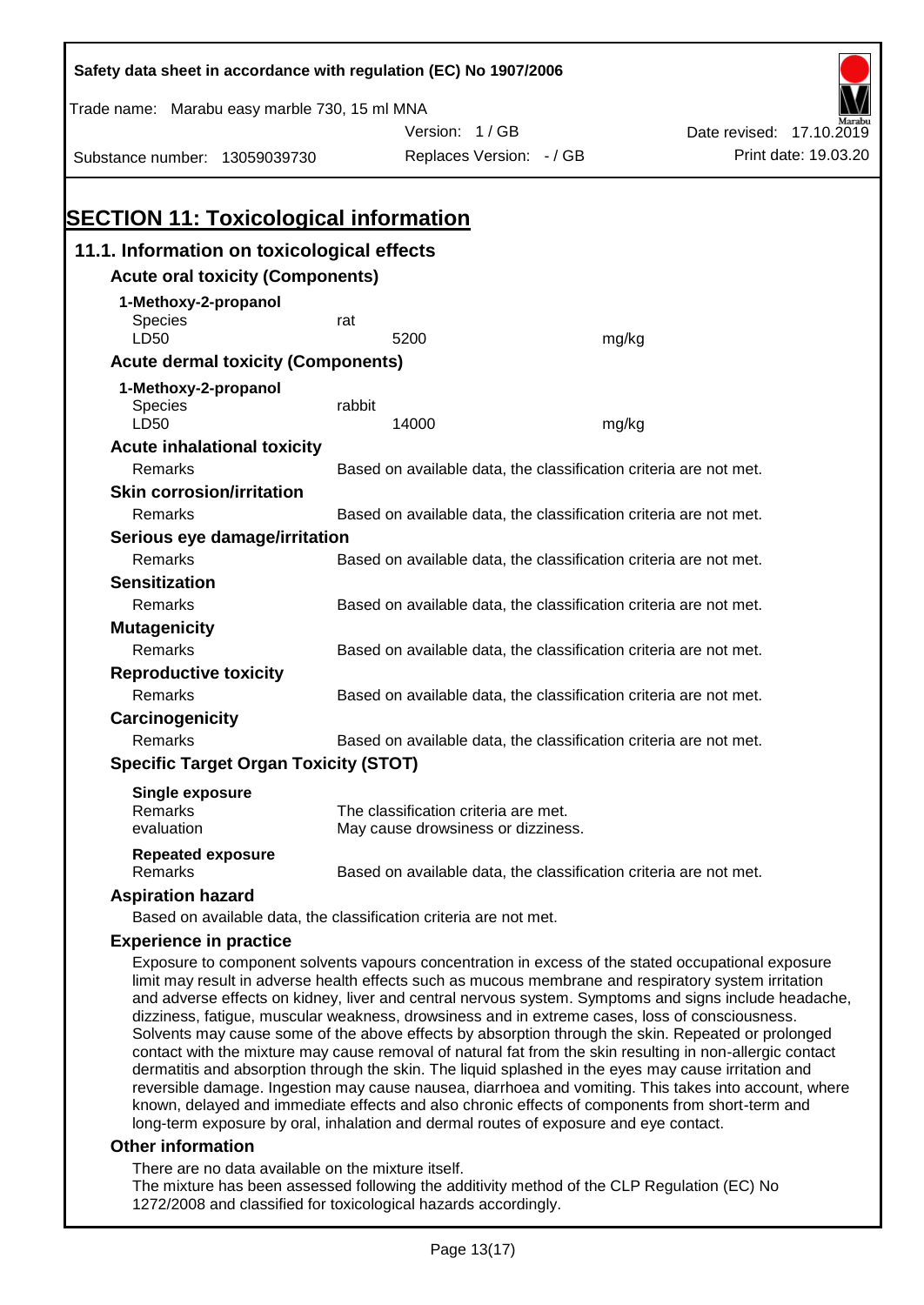| Trade name: Marabu easy marble 730, 15 ml MNA                                                         |        |                              |                          |                                                    |                                                                                                  |
|-------------------------------------------------------------------------------------------------------|--------|------------------------------|--------------------------|----------------------------------------------------|--------------------------------------------------------------------------------------------------|
|                                                                                                       |        |                              | Version: 1/GB            |                                                    | Date revised: 17.10.2019                                                                         |
| Substance number: 13059039730                                                                         |        |                              | Replaces Version: - / GB |                                                    | Print date: 19.03.20                                                                             |
|                                                                                                       |        |                              |                          |                                                    |                                                                                                  |
| <b>SECTION 12: Ecological information</b>                                                             |        |                              |                          |                                                    |                                                                                                  |
| 12.1. Toxicity<br><b>General information</b>                                                          |        |                              |                          |                                                    |                                                                                                  |
| There are no data available on the mixture itself. Do not allow to enter drains or water courses. The |        |                              |                          |                                                    | mixture has been assessed following the summation method of the CLP Regulation (EC) No 1272/2008 |
| and is not classified as dangerous for the environment.<br><b>Fish toxicity (Components)</b>          |        |                              |                          |                                                    |                                                                                                  |
| 1-Methoxy-2-propanol                                                                                  |        |                              |                          |                                                    |                                                                                                  |
| Species                                                                                               |        | golden orfe (Leuciscus idus) |                          |                                                    |                                                                                                  |
| LC <sub>0</sub>                                                                                       | $\geq$ | 4600                         |                          | mg/l                                               |                                                                                                  |
| Duration of exposure                                                                                  |        | 96                           | h                        |                                                    |                                                                                                  |
| <b>Daphnia toxicity (Components)</b>                                                                  |        |                              |                          |                                                    |                                                                                                  |
| 1-Methoxy-2-propanol                                                                                  |        |                              |                          |                                                    |                                                                                                  |
| <b>Species</b><br><b>EC50</b>                                                                         |        | Daphnia magna<br>23300       |                          | mg/l                                               |                                                                                                  |
| Duration of exposure                                                                                  |        | 48                           | h                        |                                                    |                                                                                                  |
| <b>Algae toxicity (Components)</b>                                                                    |        |                              |                          |                                                    |                                                                                                  |
| 1-Methoxy-2-propanol                                                                                  |        |                              |                          |                                                    |                                                                                                  |
| <b>Species</b>                                                                                        |        | Desmodesmus                  |                          |                                                    |                                                                                                  |
| <b>EC50</b><br>Duration of exposure                                                                   | $\geq$ | 1000<br>168                  | h                        | mg/l                                               |                                                                                                  |
| <b>Bacteria toxicity (Components)</b>                                                                 |        |                              |                          |                                                    |                                                                                                  |
| 1-Methoxy-2-propanol                                                                                  |        |                              |                          |                                                    |                                                                                                  |
| Species                                                                                               |        | activated sludge             |                          |                                                    |                                                                                                  |
| <b>EC50</b>                                                                                           | $\geq$ | 1000                         |                          | mg/l                                               |                                                                                                  |
| 12.2. Persistence and degradability                                                                   |        |                              |                          |                                                    |                                                                                                  |
| <b>General information</b>                                                                            |        |                              |                          |                                                    |                                                                                                  |
| No data available                                                                                     |        |                              |                          |                                                    |                                                                                                  |
| <b>Biodegradability (Components)</b>                                                                  |        |                              |                          |                                                    |                                                                                                  |
| 1-Methoxy-2-propanol                                                                                  |        |                              |                          |                                                    |                                                                                                  |
| Value                                                                                                 |        | 90                           |                          | %                                                  |                                                                                                  |
| Duration of test<br>evaluation                                                                        |        | 28                           | d                        | Readily biodegradable (according to OECD criteria) |                                                                                                  |
| Method                                                                                                |        | <b>OECD 301 F</b>            |                          |                                                    |                                                                                                  |
| 12.3. Bioaccumulative potential                                                                       |        |                              |                          |                                                    |                                                                                                  |
| <b>General information</b>                                                                            |        |                              |                          |                                                    |                                                                                                  |
| There are no data available on the mixture itself.                                                    |        |                              |                          |                                                    |                                                                                                  |
| <b>Partition coefficient: n-octanol/water</b>                                                         |        |                              |                          |                                                    |                                                                                                  |
| Remarks                                                                                               |        | Not applicable               |                          |                                                    |                                                                                                  |
| 12.4. Mobility in soil                                                                                |        |                              |                          |                                                    |                                                                                                  |
| <b>General information</b>                                                                            |        |                              |                          |                                                    |                                                                                                  |
| There are no data available on the mixture itself.                                                    |        |                              |                          |                                                    |                                                                                                  |
| 12.5. Results of PBT and vPvB assessment                                                              |        |                              |                          |                                                    |                                                                                                  |
| <b>General information</b>                                                                            |        |                              |                          |                                                    |                                                                                                  |
| There are no data available on the mixture itself.                                                    |        |                              |                          |                                                    |                                                                                                  |
|                                                                                                       |        |                              |                          |                                                    |                                                                                                  |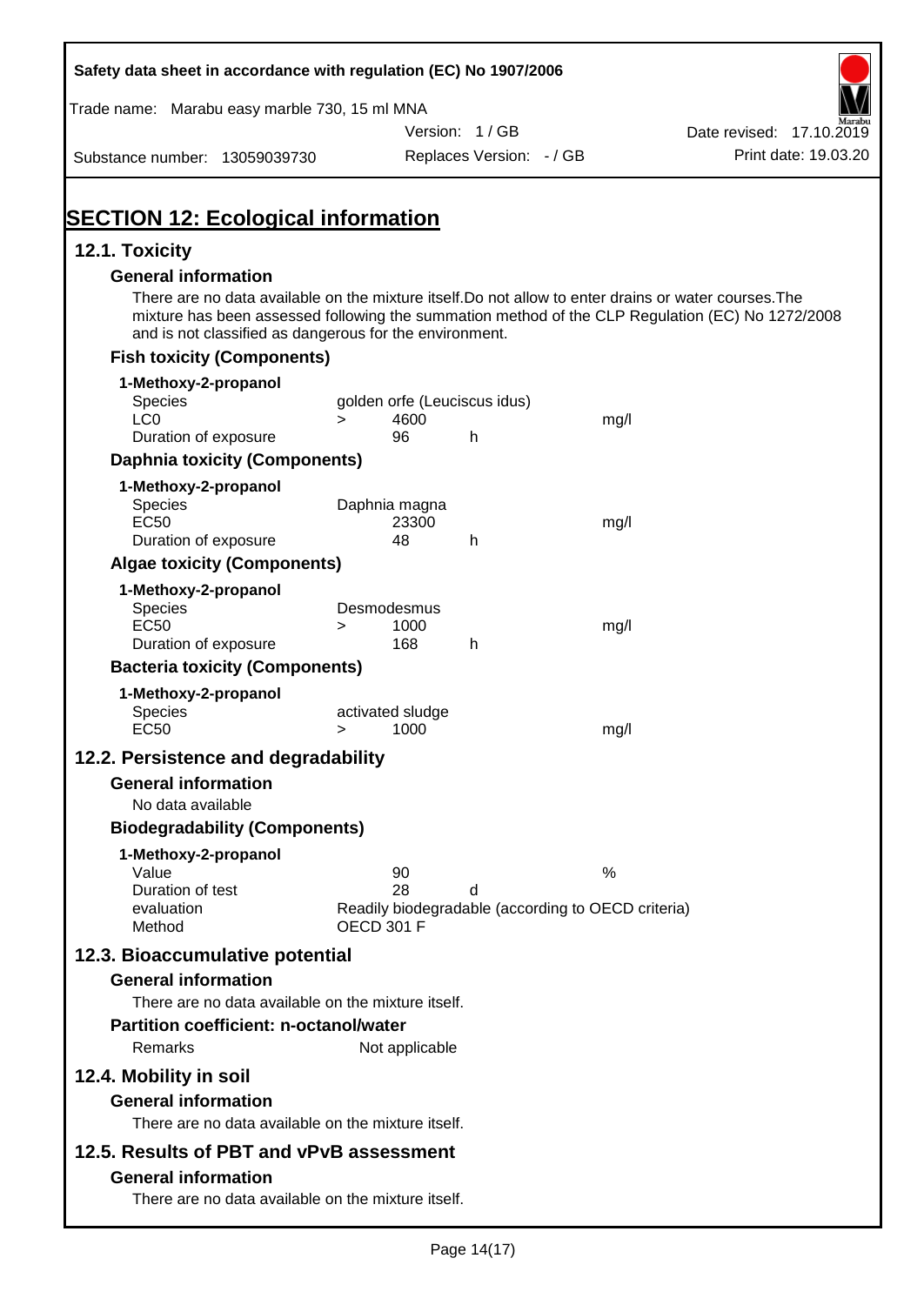#### **Safety data sheet in accordance with regulation (EC) No 1907/2006**

Trade name: Marabu easy marble 730, 15 ml MNA

Version: 1 / GB

Substance number: 13059039730

Replaces Version: - / GB Print date: 19.03.20 Date revised: 17.10.2019

#### **12.6. Other adverse effects**

#### **General information**

There are no data available on the mixture itself.

# **SECTION 13: Disposal considerations**

#### **13.1. Waste treatment methods**

#### **Disposal recommendations for the product**

Do not allow to enter drains or water courses.

Wastes and emptied containers should be classified in accordance with relevant national regulation. The European Waste Catalogue classification of this product, when disposed of as waste is

EWC waste code 08 01 11<sup>\*</sup> waste paint and varnish containing organic solvents or other dangerous substances

If this product is mixed with other wastes, the original waste product code may no longer apply and the appropriate code should be assigned.

For further information contact your local waste authority.

#### **Disposal recommendations for packaging**

Using information provided in this safety data sheet, advice should be obtained from the relevant waste authority on the classification of empty containers.

Empty containers must be scrapped or reconditioned.

Not emptied containers are hazardous waste (waste code number 150110).

# **SECTION 14: Transport information**

**Information for all modes of transport**

|                                     | <b>Land transport ADR/RID</b> | <b>Marine transport</b><br><b>IMDG/GGVSee</b> | Air transport<br><b>ICAO/IATA</b> |  |
|-------------------------------------|-------------------------------|-----------------------------------------------|-----------------------------------|--|
| Tunnel restriction code             | D/E                           |                                               |                                   |  |
| 14.1. UN number                     | 1263                          | 1263                                          |                                   |  |
| 14.2. UN proper shipping name       | <b>PAINT</b>                  | <b>PAINT</b>                                  | <b>PAINT</b>                      |  |
| 14.3. Transport hazard<br>class(es) | 3                             | $\mathbf{3}$                                  | 3                                 |  |
| Label                               |                               |                                               |                                   |  |
| 14.4. Packing group                 | Ш                             | Ш                                             | Ш                                 |  |
| Special provision                   | 640E                          |                                               |                                   |  |
| <b>Limited Quantity</b>             | 5 <sub>1</sub>                |                                               |                                   |  |
| Transport category                  | $\mathbf{3}$                  |                                               |                                   |  |
| 14.5. Environmental hazards         |                               | no                                            |                                   |  |
|                                     |                               |                                               |                                   |  |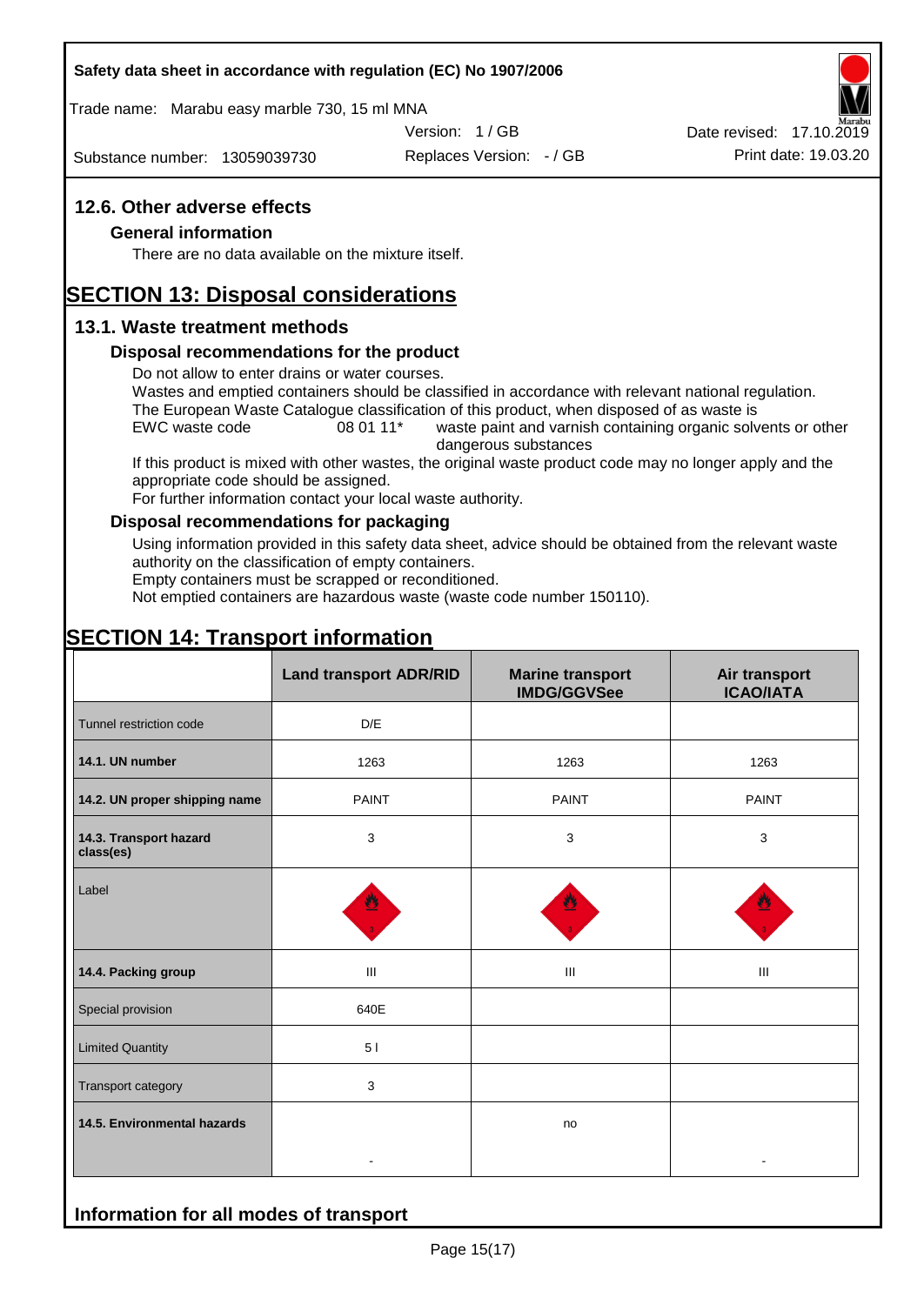| Safety data sheet in accordance with regulation (EC) No 1907/2006                         |                                                                                                                                                                                                                                                            |                                                       |                          |                                                              |    |                          |                      |
|-------------------------------------------------------------------------------------------|------------------------------------------------------------------------------------------------------------------------------------------------------------------------------------------------------------------------------------------------------------|-------------------------------------------------------|--------------------------|--------------------------------------------------------------|----|--------------------------|----------------------|
| Trade name: Marabu easy marble 730, 15 ml MNA                                             |                                                                                                                                                                                                                                                            |                                                       |                          |                                                              |    |                          |                      |
|                                                                                           |                                                                                                                                                                                                                                                            |                                                       | Version: 1/GB            |                                                              |    | Date revised: 17.10.2019 |                      |
| Substance number: 13059039730                                                             |                                                                                                                                                                                                                                                            |                                                       | Replaces Version: - / GB |                                                              |    |                          | Print date: 19.03.20 |
|                                                                                           | 14.6. Special precautions for user<br>Transport within the user's premises:<br>Always transport in closed containers that are upright and secure.<br>Ensure that persons transporting the product know what to do in the event of an accident or spillage. |                                                       |                          |                                                              |    |                          |                      |
| <b>Other information</b><br>no                                                            | 14.7. Transport in bulk according to Annex II of Marpol and the IBC Code                                                                                                                                                                                   |                                                       |                          |                                                              |    |                          |                      |
| <b>SECTION 15: Regulatory information</b>                                                 |                                                                                                                                                                                                                                                            |                                                       |                          |                                                              |    |                          |                      |
| 15.1. Safety, health and environmental regulations/legislation specific for the substance |                                                                                                                                                                                                                                                            |                                                       |                          |                                                              |    |                          |                      |
| or mixture                                                                                |                                                                                                                                                                                                                                                            |                                                       |                          |                                                              |    |                          |                      |
|                                                                                           | Major-accident categories acc. 96/82/EC                                                                                                                                                                                                                    |                                                       |                          |                                                              |    |                          |                      |
| Category                                                                                  | 6                                                                                                                                                                                                                                                          | Flammable                                             |                          | 5.000.000                                                    | kg | 50.000.000               | kg                   |
| <b>VOC</b>                                                                                |                                                                                                                                                                                                                                                            |                                                       |                          |                                                              |    |                          |                      |
| VOC (EU)<br>VOC (EU)                                                                      |                                                                                                                                                                                                                                                            | 74,54                                                 | %<br>805                 | g/l                                                          |    |                          |                      |
| <b>Other information</b>                                                                  |                                                                                                                                                                                                                                                            |                                                       |                          |                                                              |    |                          |                      |
|                                                                                           | The product does not contain substances of very high concern (SVHC).                                                                                                                                                                                       |                                                       |                          |                                                              |    |                          |                      |
| <b>Other information</b>                                                                  |                                                                                                                                                                                                                                                            |                                                       |                          |                                                              |    |                          |                      |
|                                                                                           | All components are contained in the TSCA inventory or exempted.                                                                                                                                                                                            |                                                       |                          |                                                              |    |                          |                      |
|                                                                                           | All components are contained in the AICS inventory.<br>All components are contained in the DSL inventory.<br>All components are contained in the ENCS inventory.                                                                                           |                                                       |                          |                                                              |    |                          |                      |
| 15.2. Chemical safety assessment                                                          | For this preparation a chemical safety assessment has not been carried out.                                                                                                                                                                                |                                                       |                          |                                                              |    |                          |                      |
| <b>SECTION 16: Other information</b>                                                      |                                                                                                                                                                                                                                                            |                                                       |                          |                                                              |    |                          |                      |
|                                                                                           | Hazard statements listed in Chapter 3                                                                                                                                                                                                                      |                                                       |                          |                                                              |    |                          |                      |
| <b>EUH066</b>                                                                             |                                                                                                                                                                                                                                                            |                                                       |                          | Repeated exposure may cause skin dryness or cracking.        |    |                          |                      |
| H226                                                                                      |                                                                                                                                                                                                                                                            | Flammable liquid and vapour.                          |                          |                                                              |    |                          |                      |
| H302                                                                                      |                                                                                                                                                                                                                                                            | Harmful if swallowed.                                 |                          |                                                              |    |                          |                      |
| H304<br>H312                                                                              |                                                                                                                                                                                                                                                            | Harmful in contact with skin.                         |                          | May be fatal if swallowed and enters airways.                |    |                          |                      |
| H315                                                                                      |                                                                                                                                                                                                                                                            |                                                       |                          |                                                              |    |                          |                      |
| H318                                                                                      |                                                                                                                                                                                                                                                            | Causes skin irritation.<br>Causes serious eye damage. |                          |                                                              |    |                          |                      |
| H332                                                                                      |                                                                                                                                                                                                                                                            | Harmful if inhaled.                                   |                          |                                                              |    |                          |                      |
| H335                                                                                      |                                                                                                                                                                                                                                                            | May cause respiratory irritation.                     |                          |                                                              |    |                          |                      |
| H336                                                                                      |                                                                                                                                                                                                                                                            | May cause drowsiness or dizziness.                    |                          |                                                              |    |                          |                      |
| <b>H360D</b>                                                                              |                                                                                                                                                                                                                                                            | May damage the unborn child.                          |                          |                                                              |    |                          |                      |
|                                                                                           | <b>CLP categories listed in Chapter 3</b>                                                                                                                                                                                                                  |                                                       |                          |                                                              |    |                          |                      |
| Acute Tox. 4                                                                              |                                                                                                                                                                                                                                                            | Acute toxicity, Category 4                            |                          |                                                              |    |                          |                      |
| Asp. Tox. 1                                                                               |                                                                                                                                                                                                                                                            | Aspiration hazard, Category 1                         |                          |                                                              |    |                          |                      |
| Eye Dam. 1                                                                                |                                                                                                                                                                                                                                                            | Serious eye damage, Category 1                        |                          |                                                              |    |                          |                      |
| Flam. Liq. 3                                                                              |                                                                                                                                                                                                                                                            | Flammable liquid, Category 3                          |                          |                                                              |    |                          |                      |
| Repr. 1B                                                                                  |                                                                                                                                                                                                                                                            | Reproductive toxicity, Category 1B                    |                          |                                                              |    |                          |                      |
| Skin Irrit. 2                                                                             |                                                                                                                                                                                                                                                            | Skin irritation, Category 2                           |                          |                                                              |    |                          |                      |
| STOT SE 3                                                                                 |                                                                                                                                                                                                                                                            |                                                       |                          | Specific target organ toxicity - single exposure, Category 3 |    |                          |                      |
| <b>Supplemental information</b>                                                           |                                                                                                                                                                                                                                                            |                                                       |                          |                                                              |    |                          |                      |
|                                                                                           | Relevant changes compared with the previous version of the safety data sheet are marked with: ***                                                                                                                                                          |                                                       |                          |                                                              |    |                          |                      |
|                                                                                           | This information is based on our present state of knowledge. However, it should not constitute a<br>guarantee for any specific product properties and shall not establish a legally valid relationship.                                                    |                                                       |                          |                                                              |    |                          |                      |
|                                                                                           |                                                                                                                                                                                                                                                            |                                                       |                          |                                                              |    |                          |                      |